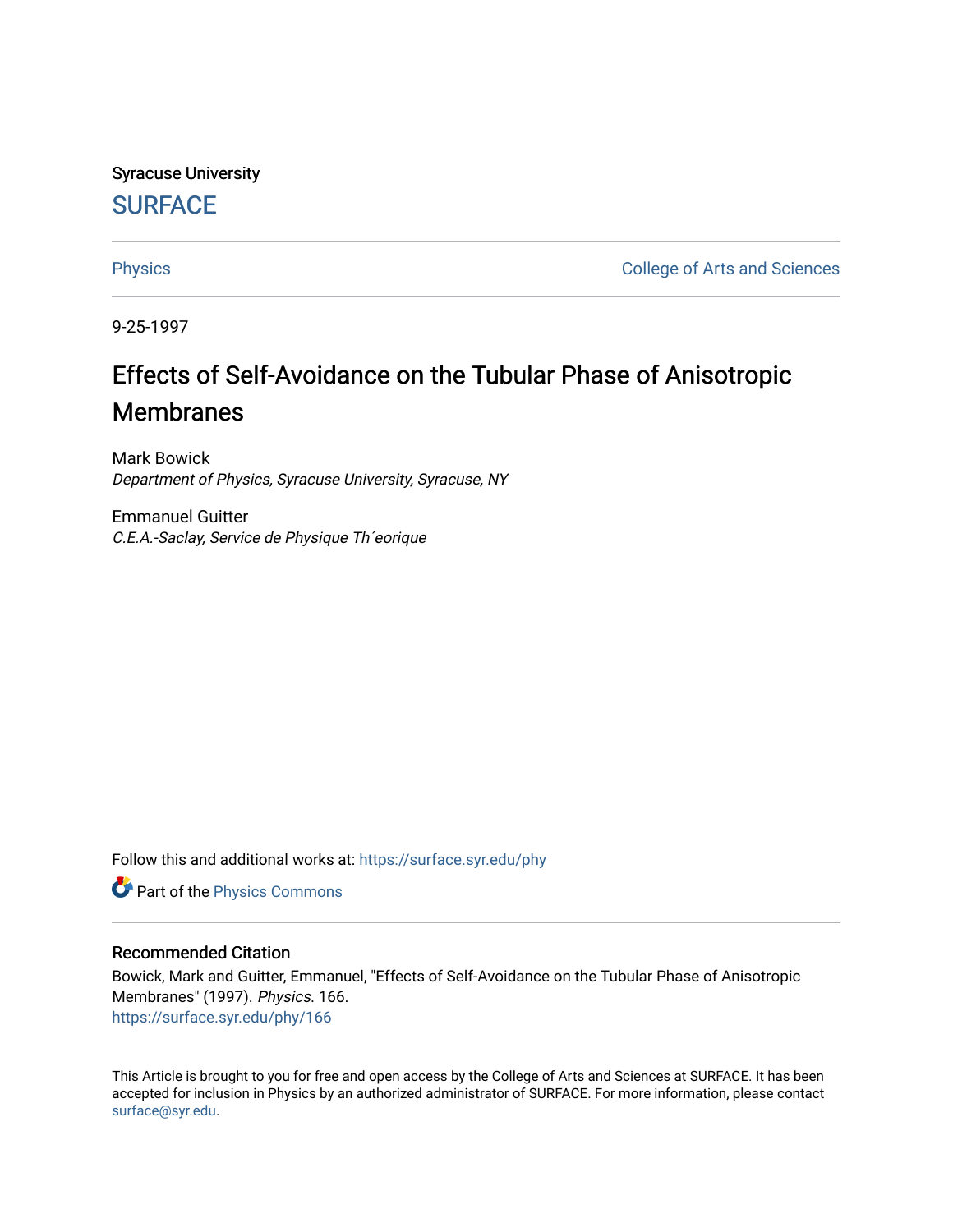# Effects of Self-Avoidance on the Tubular Phase of Anisotropic Membranes

M. Bowick,

Physics Department, Syracuse University, Syracuse NY 13244-1130, USA

E. Guitter

CEA, Service de Physique Théorique de Saclay, F-91191 Gif sur Yvette Cedex, France

We study the tubular phase of self-avoiding anisotropic membranes. We discuss the renormalizability of the model Hamiltonian describing this phase and derive from a renormalization group equation some general scaling relations for the exponents of the model. We show how particular choices of renormalization factors reproduce the Gaussian result, the Flory theory and the Gaussian Variational treatment of the problem. We then study the perturbative renormalization to one loop in the self-avoiding parameter using dimensional regularization and an  $\epsilon$ -expansion about the upper critical dimension, and determine the critical exponents to first order in  $\epsilon$ .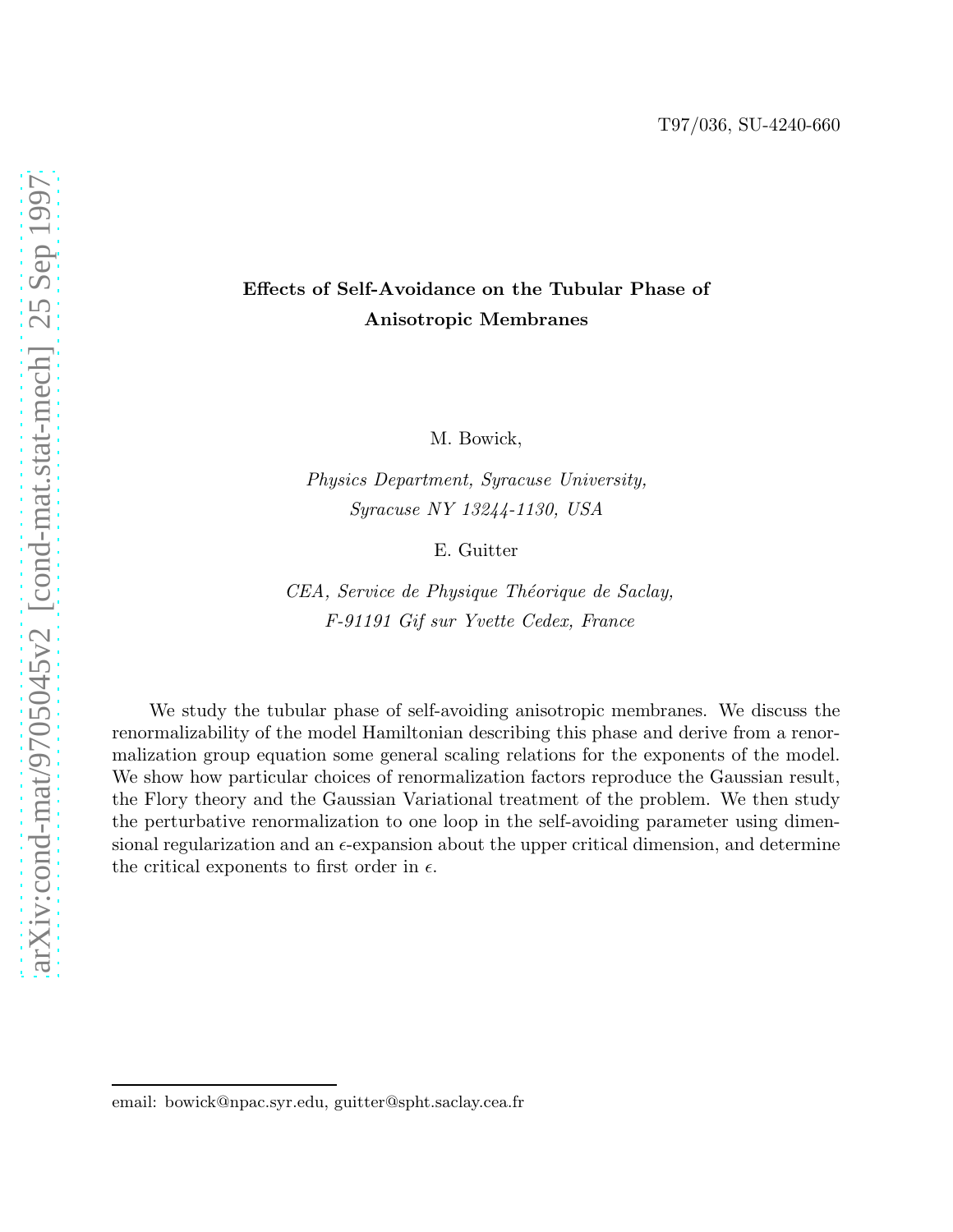# 1. Introduction

The statistical mechanics of isotropic tethered membranes has been extensively studied [\[1,2](#page-19-0)]. In a recent paper Radzihovsky and Toner (RT)[[3](#page-19-0)] showed that intrinsically anisotropic tethered membranes are surprisingly rich systems. In particular they exhibit an intermediate tubule phase between the crumpled and flat phases typical of isotropic tethered membranes[[4-9\]](#page-19-0). The tubule phase is characterized by being extended in one direction and crumpled in the other. Furthermore any degree of anisotropy is expected to be relevant, so such systems could be widespread in nature and very important. It is not hard to imagine many situations in which the polymerization of a fluid membrane occurs anisotropically.

Recently the existence of this tubule phase for physical anisotropic membranes has been confirmed by large-scale Monte Carlo simulations [\[10](#page-19-0)] and the crumpled-to-tubule and tubule-to-flat phase transitions both observed. In the case of self-avoiding tethered membranes, current numerical evidence suggests that the crumpled phase is destroyed in physical dimensions[[11\]](#page-19-0). This enhances the possible significance of an ordered tubule phase for self-avoiding anisotropic physical membranes — the only transition left in this case may be the tubule-to-flat transition.

In this paper we study the effects of self-avoidance in the tubule model of a self-avoiding tubule, previously introduced and analyzed by RT [\[3](#page-19-0)]. This model may be considered as the analog of the Edwards model of self-avoiding membranes[[12-14\]](#page-19-0), appropriately adapted to the tubular geometry, with bending rigidity in the extended direction of the tubule and self-avoidance in its crumpled direction.

In Section 2 we use a renormalization group equation to reproduce some of the critical exponent scaling relations of RT and derive some new ones. These relations hold provided that the bending energy term is not renormalized, and imply that there is only one independent exponent in the model. Special cases of this treatment reproduce the trivial Gaussian model as well as the Flory theory and the Gaussian Variational approximation results of RT.

In Section 3 we establish the perturbative renormalizability of the model and prove that the bending energy term is indeed not renormalized.

In Section 4 we calculate the critical exponents to first order in an  $\epsilon$ -expansion about the upper critical dimension for the relevance of self-avoidance. We use the techniques of dimensional regularization and the Multi-local Operator Product Expansion (MOPE) of reference[[15\]](#page-19-0). We give the corresponding predictions of all relevant critical exponents for the case of a physical membrane in the tubule phase.

# 2. Scaling Relations

We start by reviewing RT's model and scaling results for the tubular phase of selfavoiding anisotropic membranes[[3\]](#page-19-0). We consider the generalized case of D-dimensional objects ( $D = 2$  corresponding to membranes) with one stiff direction y and  $(D - 1)$  soft directions  $x_{\perp}$  (see Fig. 1-(a)). In the tubular phase, such an object will be extended in the y-direction and crumpled in the transverse direction. Using a Monge-like representation, the point with coordinates  $(x_{\perp}, y)$  in the membrane will occupy a position  $(h(x_{\perp}, y), y)$  in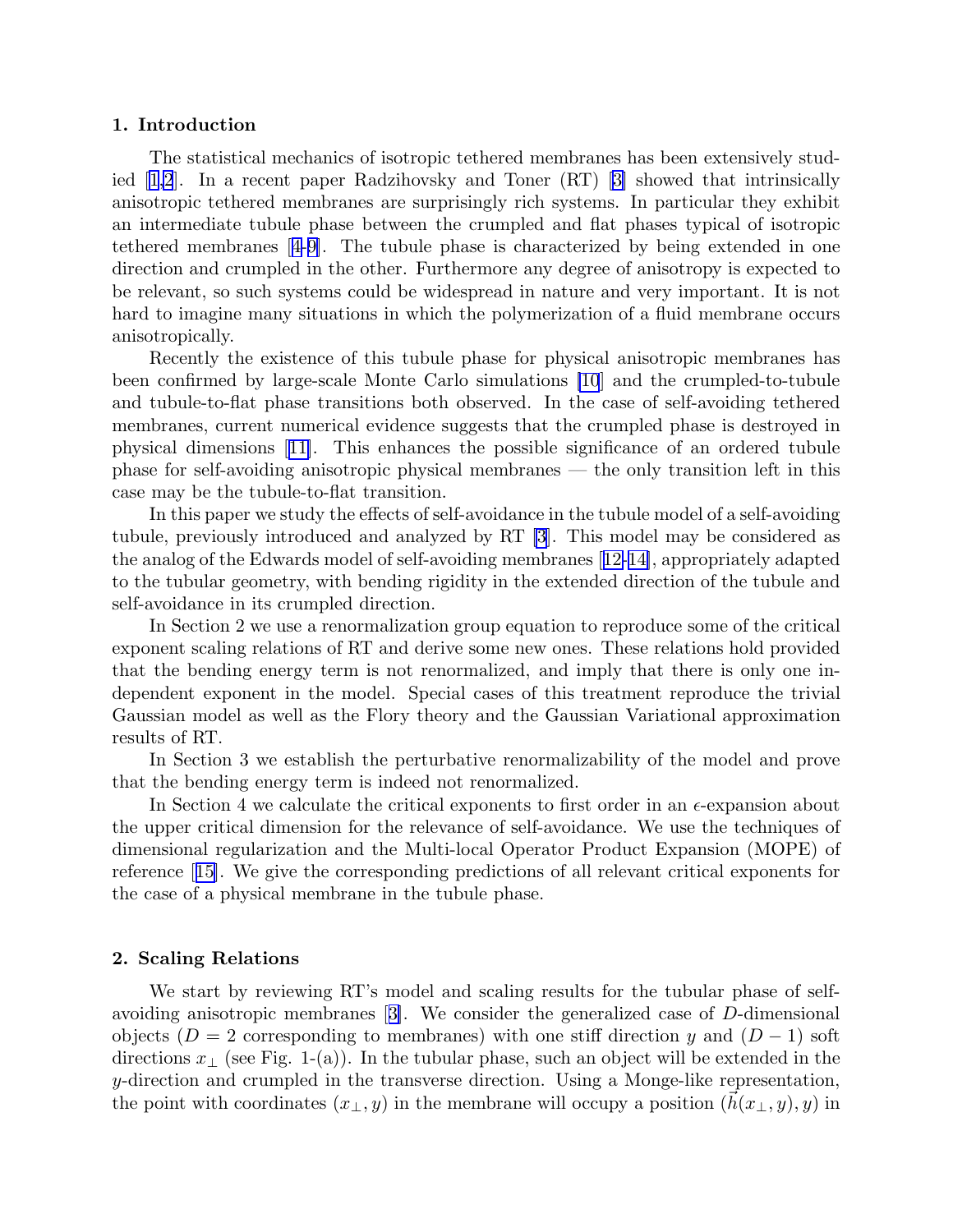<span id="page-3-0"></span>

Fig.1: (a) An anisotropic membrane with a stiff y direction and a soft  $x_{\perp}$ direction; (b) after embedding, the membrane forms a tubule, extended in the stiff y direction and crumpled in the soft direction.

the d-dimensional embedding space, with  $\vec{h}$  a (d – 1)-dimensional vector field perpendicular to the  $y$  direction. Adapting the Edwards model for self-avoiding membranes to the geometry of the tubular phase RT obtained the Hamiltonian [\[3](#page-19-0)]

$$
\mathcal{H} = \frac{1}{2} \int d^{D-1}x_{\perp} dy \left\{ \left( \partial_y^2 \vec{h}(x_{\perp}, y) \right)^2 + \left( \partial_{\perp} \vec{h}(x_{\perp}, y) \right)^2 \right\} + \frac{b}{2} \int d^{D-1}x_{\perp} d^{D-1}x'_{\perp} dy \ \delta^{(d-1)} \left( \vec{h}(x_{\perp}, y) - \vec{h}(x'_{\perp}, y) \right) .
$$
\n(2.1)

The first two terms describe the elastic properties of the membrane in the absence of selfavoidance, and represent a bending energy term in the extended stiff y direction and an effective entropically generated elastic term in the crumpled direction. The third term is a two-body contact interaction with excluded volume (or self-avoiding) parameter b. Due to the extended nature of the tubule in the  $y$  direction, the self-avoiding interaction involves onlypoints which have the same  $y$  coordinate along the membrane [[3\]](#page-19-0).

The engineering dimensions of the fields and coordinates are  $[y] = 1$ ,  $[x_\perp] = 2$  and

$$
\zeta_0 \equiv [\vec{h}] = \frac{5}{2} - D \; . \tag{2.2}
$$

This implies  $[b] = -\epsilon$  with [\[3](#page-19-0)]

$$
\epsilon = 3D - \frac{1}{2} - \left(\frac{5}{2} - D\right)d.
$$
\n
$$
(2.3)
$$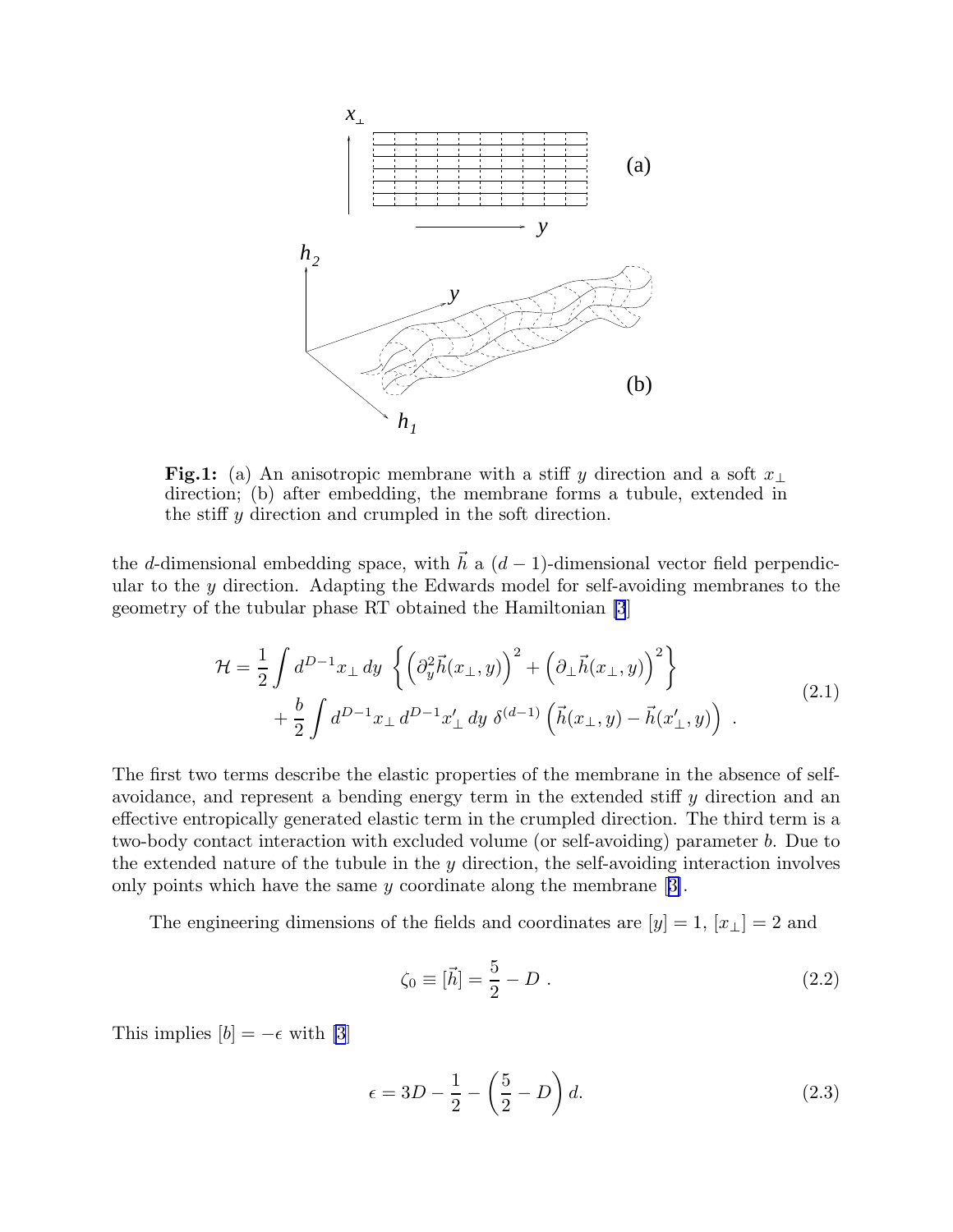<span id="page-4-0"></span>We consider the model for  $3/2 < D < 5/2$  only, where the bare roughness exponent  $\zeta_0$ ([2.2](#page-3-0)) satisfies  $0 < \zeta_0 < 1$ . Setting  $\epsilon = 0$  fixes the upper critical dimension for the relevance of the self-avoiding interaction to be [\[3](#page-19-0)]

$$
d_{uc}(D) = \frac{6D - 1}{5 - 2D},
$$
\n(2.4)

with, in particular,  $d_{uc}(2) = 11$ .

In Section 3 we will show that the Hamiltonian ([2.1](#page-3-0)) renormalizes onto itself. In other words, one can find renormalization factors  $Z, Z_{\perp}$  and  $Z_b$  such that the renormalized theory, using the renormalized Hamiltonian

$$
\mathcal{H}^{R} = \frac{1}{2} \int d^{D-1}x_{\perp}^{R} dy \left\{ Z \left( \partial_{y}^{2} \vec{h}^{R}(x_{\perp}^{R}, y) \right)^{2} + Z_{\perp} \left( \partial_{\perp}^{R} \vec{h}^{R}(x_{\perp}^{R}, y) \right)^{2} \right\} + \frac{Z_{b} b^{R} \mu^{e}}{2} \int d^{D-1}x_{\perp}^{R} d^{D-1}x_{\perp}^{\prime R} dy \ \delta^{(d-1)} \left( \vec{h}^{R}(x_{\perp}^{R}, y) - \vec{h}^{R}(x_{\perp}^{\prime R}, y) \right), \tag{2.5}
$$

gives finite results at  $\epsilon = 0$  when expressed in terms of the renormalized self-avoiding parameter  $b^R$ . We will moreover show that the bending energy term is not renormalized, that is

$$
Z = 1.\t\t(2.6)
$$

This assumption is crucial in the derivation of the scaling laws below. The bare ([2.1](#page-3-0)) and renormalized (2.5) Hamiltonians can be made identical by appropriate rescalings of the height field  $\vec{h}^R$ , transverse coordinate  $x_\perp^R$  and self-avoiding coupling  $b^R$  in the following way:

$$
\vec{h}^{R}(x_{\perp}^{R}, y) = Z_{\perp}^{(1-D)/4} \vec{h}(x_{\perp}, y)
$$
\n
$$
x_{\perp}^{R} = Z_{\perp}^{1/2} x_{\perp}
$$
\n
$$
b^{R} = b\mu^{-\epsilon} Z_{b}^{-1} Z_{\perp}^{(1-D)(d+3)/4}.
$$
\n(2.7)

Consider now the height fluctuations in the bare model as determined by the correlation function

$$
G(x_{\perp}, y) \equiv -\frac{1}{2(d-1)} \left\langle \left( \vec{h}(x_{\perp}, y) - \vec{h}(0, 0) \right)^2 \right\rangle. \tag{2.8}
$$

From (2.7) the renormalized version of this correlation function satisfies

$$
G^{R}(x_{\perp}^{R}, y) \equiv -\frac{1}{2(d-1)} \left\langle \left( \vec{h}^{R}(x_{\perp}^{R}, y) - \vec{h}^{R}(0, 0) \right)^{2} \right\rangle_{R} = Z_{\perp}^{(1-D)/2} G(x_{\perp}, y). \tag{2.9}
$$

Writing  $\mu \frac{d}{d}$  $d\mu$  $\Big\vert_0$  $\left( Z_{\perp}^{(D-1)/2} G_R(x_{\perp}^R, y) \right) = 0$ , where the derivative is taken at fixed bare parameter b, we get the renormalization group equation

$$
\mu \frac{\partial}{\partial \mu} G^R + \frac{1}{2} \delta x_\perp \frac{\partial}{\partial x_\perp} G^R + \frac{D-1}{2} \delta G^R = 0, \qquad (2.10)
$$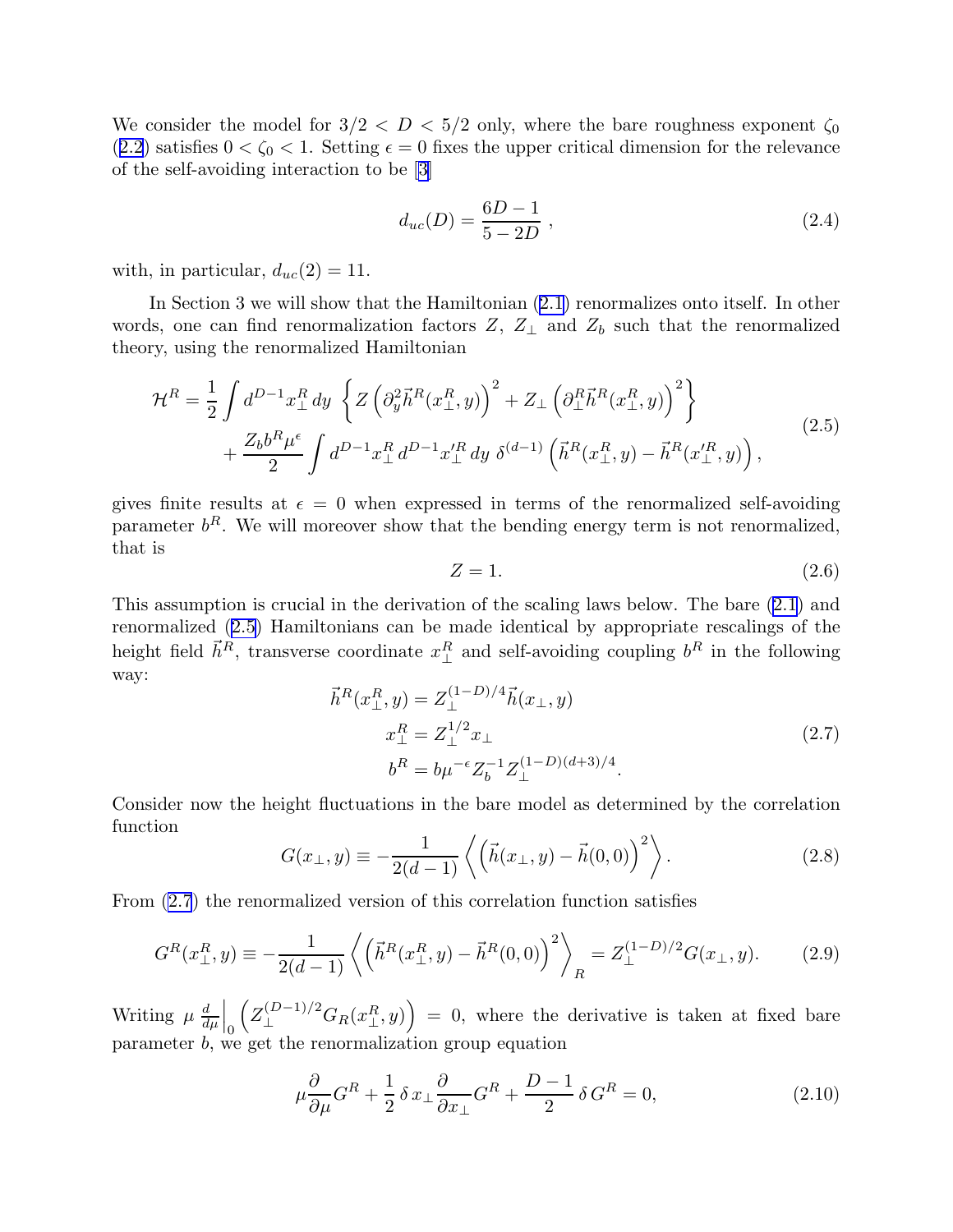<span id="page-5-0"></span>where  $\delta = \mu \frac{d}{d}$  $d\mu$  $\int_0 \log Z_\perp$ . We suppose here that an infrared stable fixed point is reached, describing the large scale properties of the membrane. The equation ([2.10](#page-4-0)) holds precisely at this fixed point. On the other hand simple scaling gives the homogeneity equation

$$
\mu \frac{\partial}{\partial \mu} G^R - y \frac{\partial}{\partial y} G^R - 2x_\perp \frac{\partial}{\partial x_\perp} G^R + (5 - 2D) G^R = 0.
$$
 (2.11)

We thus get the fixed point renormalization group equation

$$
y\frac{\partial}{\partial y}G^R + \frac{1}{z}x_\perp \frac{\partial}{\partial x_\perp}G^R - 2\zeta G^R = 0,\tag{2.12}
$$

where the anisotropy exponent z and the roughness exponent  $\zeta$  are given by

$$
z = \frac{2}{4+\delta}
$$
  
\n
$$
\zeta = \zeta_0 + \frac{1-D}{4}\delta,
$$
\n(2.13)

with the bare roughness exponent  $\zeta_0$  given by [\(2.2\)](#page-3-0). Eq. (2.12) implies the scaling

$$
G_R(x_\perp^R, y) \sim y^{2\zeta} F_1(y/(x_\perp^R)^z) \sim (x_\perp^R)^{2\nu} F_2(y/(x_\perp^R)^z), \tag{2.14}
$$

where the size exponent  $\nu$  and roughness exponent  $\zeta$  are related by  $\nu = \zeta z$ . Eliminating  $\delta$ in (2.13), we thus find the very general scaling relations

$$
\zeta = \frac{3}{2} + \frac{1 - D}{2z} \n\nu = \frac{3z}{2} + \frac{(1 - D)}{2} .
$$
\n(2.15)

Rewriting Eq. (2.14) in momentum space and using the derived scaling relations one finds that the inverse of the height field propagator  $\tilde{G}^{-1}(q, p_\perp)$  scales as  $\tilde{G}^{-1}(q, p_\perp)$  $q^4 f(q/p<sub>\perp</sub>z)$ . Thus the anomalous dimension,  $\eta$ , for the bending rigidity vanishes, as required by the non-renormalization theorem  $Z = 1$ . Similarly it is simple to show that  $\tilde{G}^{-1}(q, p_{\perp}) = p_{\perp}^{2+\eta_{\perp}} g(q/p_{\perp}^{\ z})$ , with  $\eta_{\perp} = 4z - 2$ . Since the size exponent  $\nu$  must exceed its phantom value  $\zeta_0/2$ , one has  $z > 1/2$  and therefore  $\eta_{\perp} > 0$ .

From the above scaling relations, we end up with only one independent exponent in the theory, depending on the precise value of  $\delta$ . This value, and the subsequent predictions for all exponents, may be fixed by imposing one more constraint on the renormalization factors of our model Hamiltonian. At this stage, this extra imposed constraint is totally arbitrary and different constraints lead to different values of the exponents. It is interesting nevertheless to explore limiting cases where scaling is dominated by one component of the Hamiltonian only, either the elastic term or the self-avoiding interaction. The corresponding limiting values of the exponents indeed define the range of values in which the exact exponents are expected to fall. One can fix the scaling from the elastic terms only by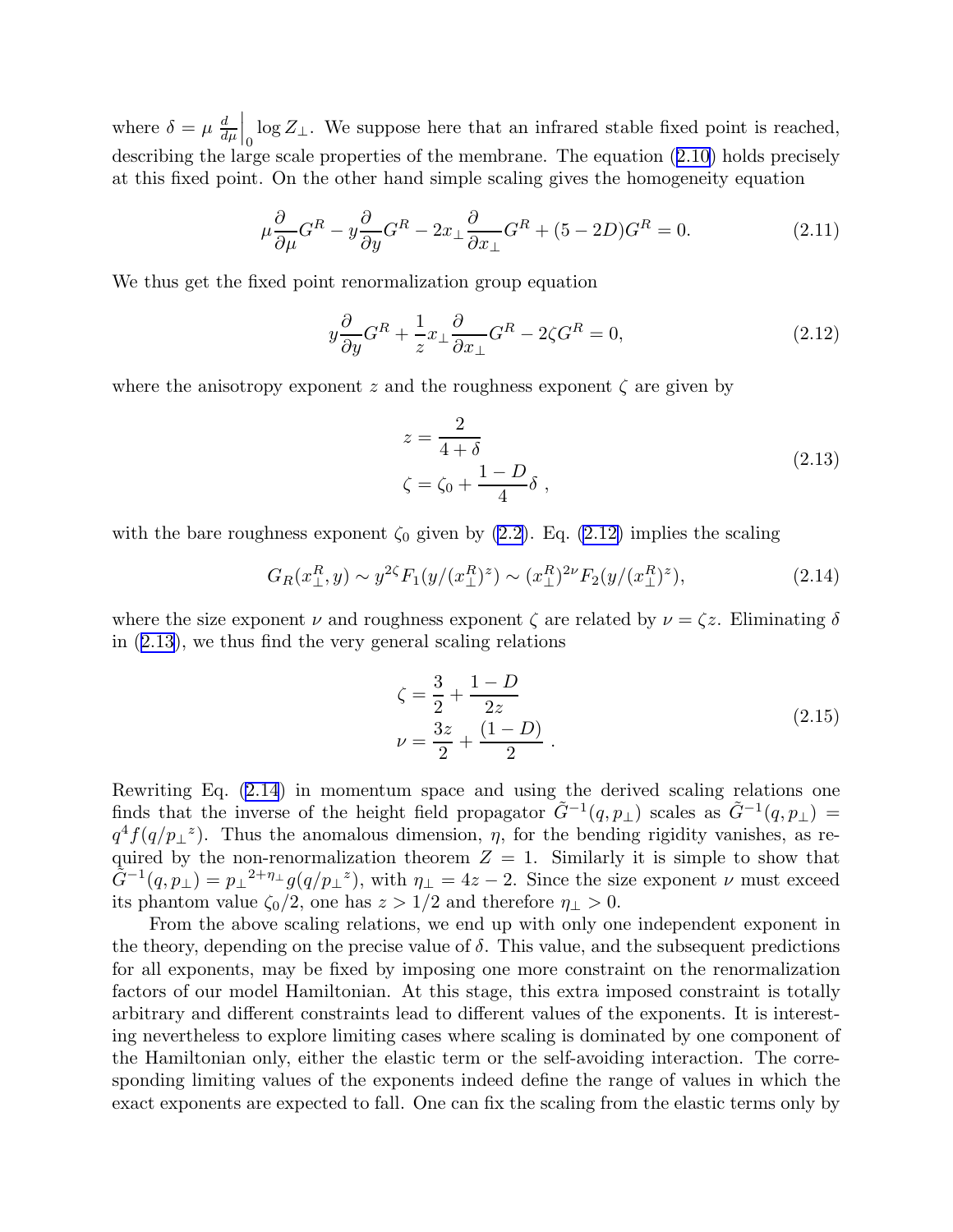assuming the absence of renormalization for the  $\vec{h}$  field, i.e. by imposing  $Z_{\perp} = 1$ , yielding  $\delta = 0$ . One then recovers the bare values  $\zeta = \zeta_0$ ,  $z = 1/2$ ,  $\nu = \zeta_0/2$  of the Gaussian theory without self-avoidance. On the other hand we can consider the strong coupling limit where scaling is fixed by the self-avoiding term only. This yields the Gaussian Variational result, as discussed in Section 2.2 below and also treated in[[3\]](#page-19-0). A third, intermediate, estimate of the exponents is the Flory result, obtained by balancing the elastic and self-avoiding contributions in the Hamiltonian, as discussed in Section 2.1 and in[[3\]](#page-19-0). Notice finally that these different estimates become exact and identical on the  $\epsilon = 0$  line, and can be used as starting points for a systematic expansion in the  $(D, d)$  plane around this line. This idea has been used in[[16\]](#page-19-0) for the self-avoiding isotropic membrane Edwards model. In Section 4, we will calculate the correction to the Gaussian, Flory and Variational estimates of the roughness exponent  $\zeta$ , at first order in  $\epsilon$  and for fixed  $D = 2$ .

#### 2.1. Flory Theory

In Flory theory one assumes that elastic energies are comparable to self-avoiding energies. If this is to remain true under renormalization one should require that both terms renormalize in the same way viz.  $Z_{\perp} = Z_b$ . Given this assumption one finds from ([2.7](#page-4-0)) that

$$
b^{R} = b\mu^{-\epsilon} Z_{\perp}^{(1-D)(d+3)/4-1}.
$$
\n(2.16)

In this case the fixed point condition directly determines  $\delta$  in terms of  $\epsilon$  to be

$$
\delta_F = \frac{-4\epsilon}{\{4 + (D - 1)(d + 3)\}}\tag{2.17}
$$

with  $\epsilon$  as in [\(2.3\)](#page-3-0). Using [\(2.13\)](#page-5-0) and [\(2.15](#page-5-0)), the size exponent  $\nu$  is then found to be

$$
\nu_F = \frac{(D+1)}{(d+1)} \,,\tag{2.18}
$$

whichcoincides with the Flory prediction found in [[3\]](#page-19-0). This is nothing but the usual Flory result for a  $(D-1)$ –dimensional self-avoiding object in a  $(d-1)$ –dimensional embedding space, and corresponds to treating the different transverse slices of the tubule as independent[[3\]](#page-19-0). The other exponents are likewise determined in this approximation to be

$$
z_F = \frac{4 + (D - 1)(d + 3)}{3(d + 1)}
$$
  
\n
$$
\zeta_F = \frac{3(D + 1)}{4 + (D - 1)(d + 3)}.
$$
\n(2.19)

The corresponding values for the physical tubule ( $D = 2$  and  $d = 3$ ) are  $\delta_F = -8/5$ ,  $\nu_F = 3/4$ ,  $z_F = 5/6$  and  $\zeta_F = 9/10$ .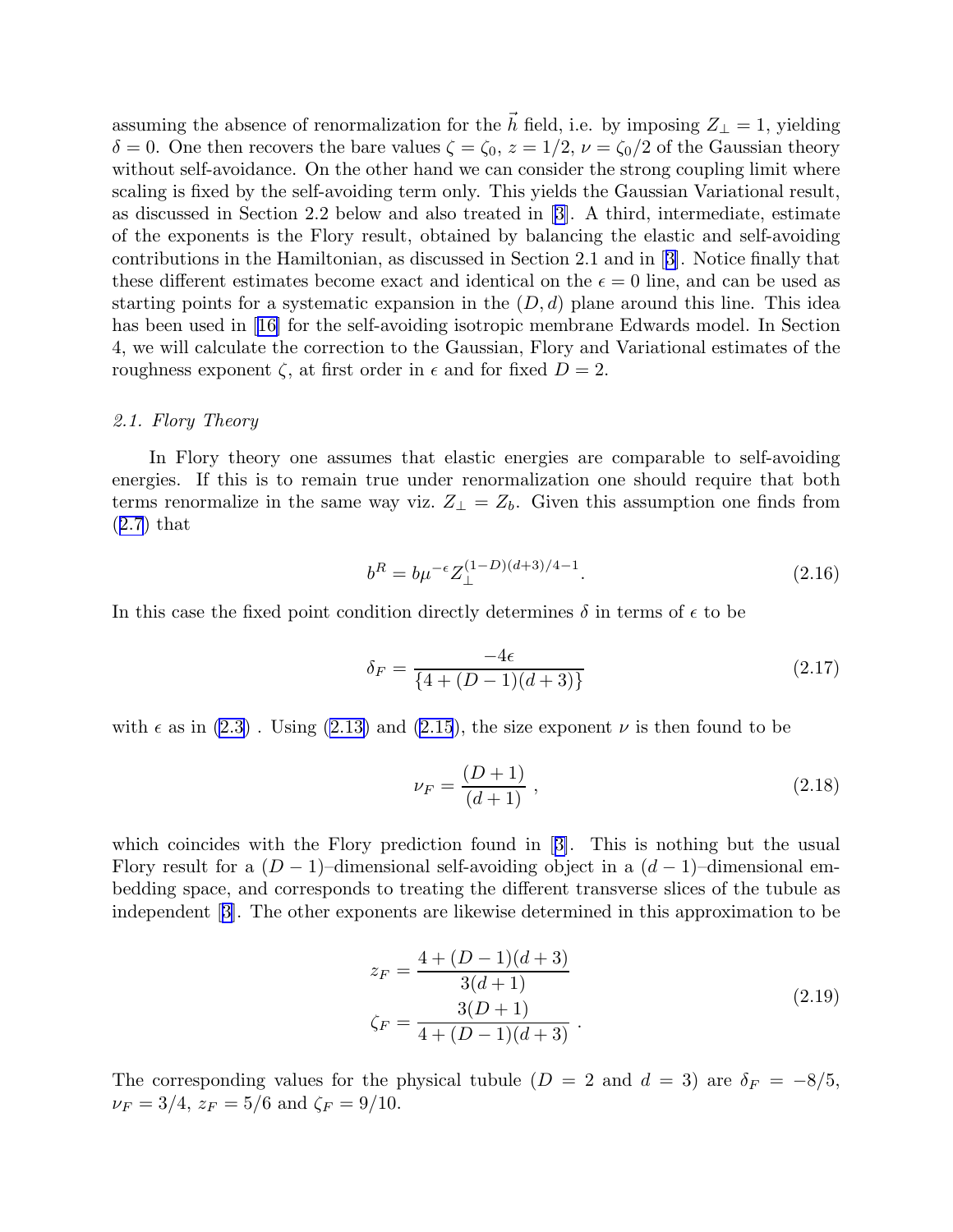#### 2.2. Gaussian Variational Approximation

A different approximation one can make is to assume that the self-avoiding term is not renormalized viz.  $Z_b = 1$ . This is exactly the approximation which is made in a Gaussian Variational treatment of the problem, where the exact density functional is approximated by the best possible Gaussian weight for the field  $h$ , using a variational principle [\[3](#page-19-0)]. In this case the field  $\vec{h}$  is renormalized, but the self-avoiding interaction term is not. Repeating the above analysis in the case  $Z_b = 1$ , one finds easily from the fixed point condition

$$
\delta_{\text{var}} = \frac{-4\epsilon}{(D-1)(d+3)} \ . \tag{2.20}
$$

The size exponent  $\nu$  in this approximation, first obtained by RT, is

$$
\nu_{\text{var}} = \frac{7(D-1)}{(3d-5)} \,, \tag{2.21}
$$

and the other exponents are likewise determined to be

$$
z_{\text{var}} = \frac{(D-1)(d+3)}{(3d-5)}
$$
  

$$
\zeta_{\text{var}} = \frac{7}{(d+3)}.
$$
 (2.22)

The corresponding values for the physical tubule are  $\delta_{\text{var}} = -2/3$ ,  $\nu_{\text{var}} = 7/4$ ,  $z_{\text{var}} = 3/2$ , and  $\zeta_{\text{var}} = 7/6$ . The unphysical nature of these values ( $\nu$  and  $\zeta$  cannot exceed 1) indicates that, in this approximation, the tubule phase is unstable. For  $D = 2$ , in fact, one sees from  $(2.21)$  that the tubule phase in unstable below  $d = 4$ . It is known, however, that the Gaussian Variational method is a strong coupling method which usually over-estimates the size exponent.

### 3. Renormalizability

We now turn to the issue of the perturbative renormalizability of the theory for  $\epsilon \geq 0$ . We rely on the general formalism introduced in reference [\[15](#page-19-0)] for the treatment of nonlocal interactions. In the diagrams of the perturbative expansion in  $b$  we first identify the singular configurations of interacting points which contain possible divergences. We then use a short distance multi-local operator product expansion (MOPE) to analyze these singularities and show that they are proportional to the insertion of multi-local operators. A simple power counting argument allows us to extract from all singular configurations those which give rise to actual divergences. This, together with some symmetry arguments, singles out all the operators which require renormalization. From this analysis, we deduce that the Hamiltonian  $(2.1)$  $(2.1)$  renormalizes onto itself, according to Eq.  $(2.5)$  and moreover,  $Z = 1$ , i.e. there is no renormalization of the bending energy term. Our analysis will be presented for  $D = 2$ , but it could be easily extended to the range  $3/2 < D < 5/2$  where the roughness exponent  $\zeta_0 = (5 - 2D)/2$  satisfies  $0 < \zeta_0 < 1$ .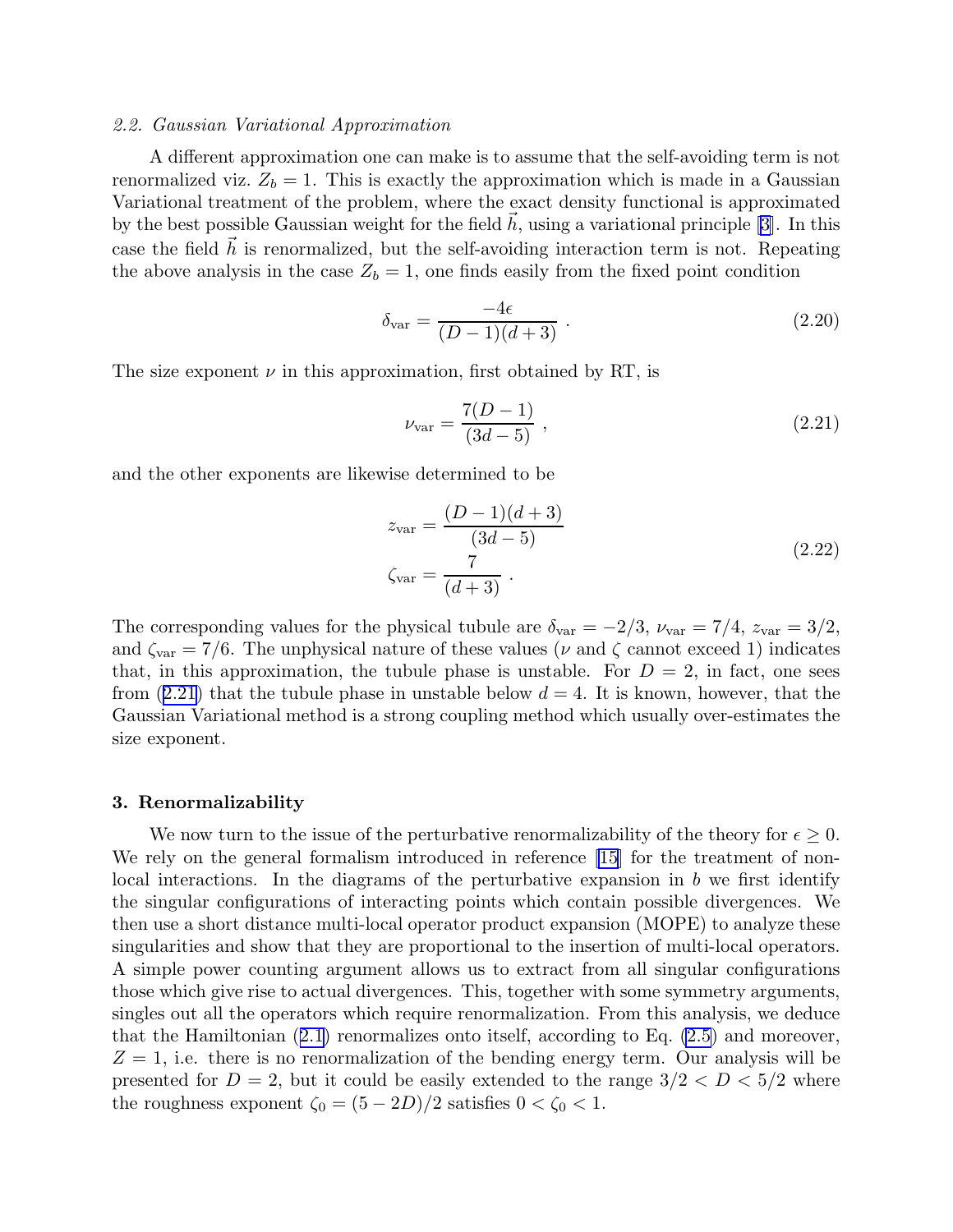<span id="page-8-0"></span>Let us concentrate on the partition function  $\mathcal Z$  associated with the Hamiltonian [\(2.1](#page-3-0)) at  $D=2$ :

$$
\mathcal{Z}_b = \int \mathcal{D}[\vec{h}(x, y)] \exp(-\mathcal{H}[\vec{h}]). \qquad (3.1)
$$

It can be expanded in powers of b according to

$$
\mathcal{Z}_b = \mathcal{Z}_0 \sum_{N=0}^{\infty} \frac{(-b/2)^N}{N!} \int \prod_{i=1}^N dx_i dx'_i dy_i \left\langle \prod_{i=1}^N \delta^{(d-1)} \left( \vec{h}(x_i, y_i) - \vec{h}(x'_i, y_i) \right) \right\rangle_0, \quad (3.2)
$$

where  $\mathcal{Z}_0$  is the partition function of the non self-avoiding  $(b = 0)$  theory and  $\langle (\cdots) \rangle_0$ denotes the corresponding Gaussian average

$$
\langle (\cdots) \rangle_0 = \frac{1}{\mathcal{Z}_0} \int \mathcal{D}[\vec{h}(x, y)] \exp\left(-\frac{1}{2} \int dx \, dy \, \left\{ \left(\partial_y^2 \vec{h}(x, y)\right)^2 + \left(\partial_x \vec{h}(x, y)\right)^2 \right\} \right) (\cdots) \,.
$$
\n(3.3)

Each  $\delta$  function in (3.2) can be written as

$$
\delta^{(d-1)}\left(\vec{h}(x_i, y_i) - \vec{h}(x'_i, y_i)\right) = \int \frac{d^{d-1}\vec{k}_i}{(2\pi)^{d-1}} e^{i\vec{k}_i \cdot (\vec{h}(x_i, y_i) - \vec{h}(x'_i, y_i))} \tag{3.4}
$$

and one is lead to evaluate the Gaussian average

$$
\left\langle \prod_{i=1}^{N} e^{i\vec{k}_{i} \cdot (\vec{h}(x_{i}, y_{i}) - \vec{h}(x'_{i}, y_{i}))} \right\rangle_{0} = \exp\left(-\frac{1}{2} \sum_{i,j=1}^{N} \vec{k}_{i} \cdot \vec{k}_{j} \{ G_{0}(x_{i} - x_{j}, y_{i} - y_{j}) -G_{0}(x'_{i} - x_{j}, y_{i} - y_{j}) -G_{0}(x_{i} - x'_{j}, y_{i} - y_{j}) -G_{0}(x_{i} - x'_{j}, y_{i} - y_{j}) +G_{0}(x'_{i} - x'_{j}, y_{i} - y_{j})\right\rangle ,
$$
\n(3.5)

where  $G_0$  is the two-point function<sup>1</sup>

$$
G_0(x,y) \equiv -\frac{1}{2(d-1)} \left\langle \left(\vec{h}(x,y) - \vec{h}(0,0)\right)^2 \right\rangle_0
$$
  
=  $-\frac{1}{2\sqrt{\pi}} |x|^{1/2} \exp\left(-\frac{y^2}{4|x|}\right) - \frac{1}{4} y \operatorname{erf}\left(\frac{y}{2|x|^{1/2}}\right)$  (3.6)

The term of order  $N$  in the perturbative expansion  $(3.2)$  is therefore naturally represented by a diagram of N "dipoles" of interacting points located at  $(x_i, y_i; x'_i, y_i)$  with "charge"  $\pm \vec{k}_i$ , as depicted in Fig. 2. Note that the two end points of a given dipole i are located

<sup>&</sup>lt;sup>1</sup> Here erf(u) denotes the usual error function erf(u)  $\equiv (2/\sqrt{\pi}) \int_0^u dt \exp(-t^2)$ .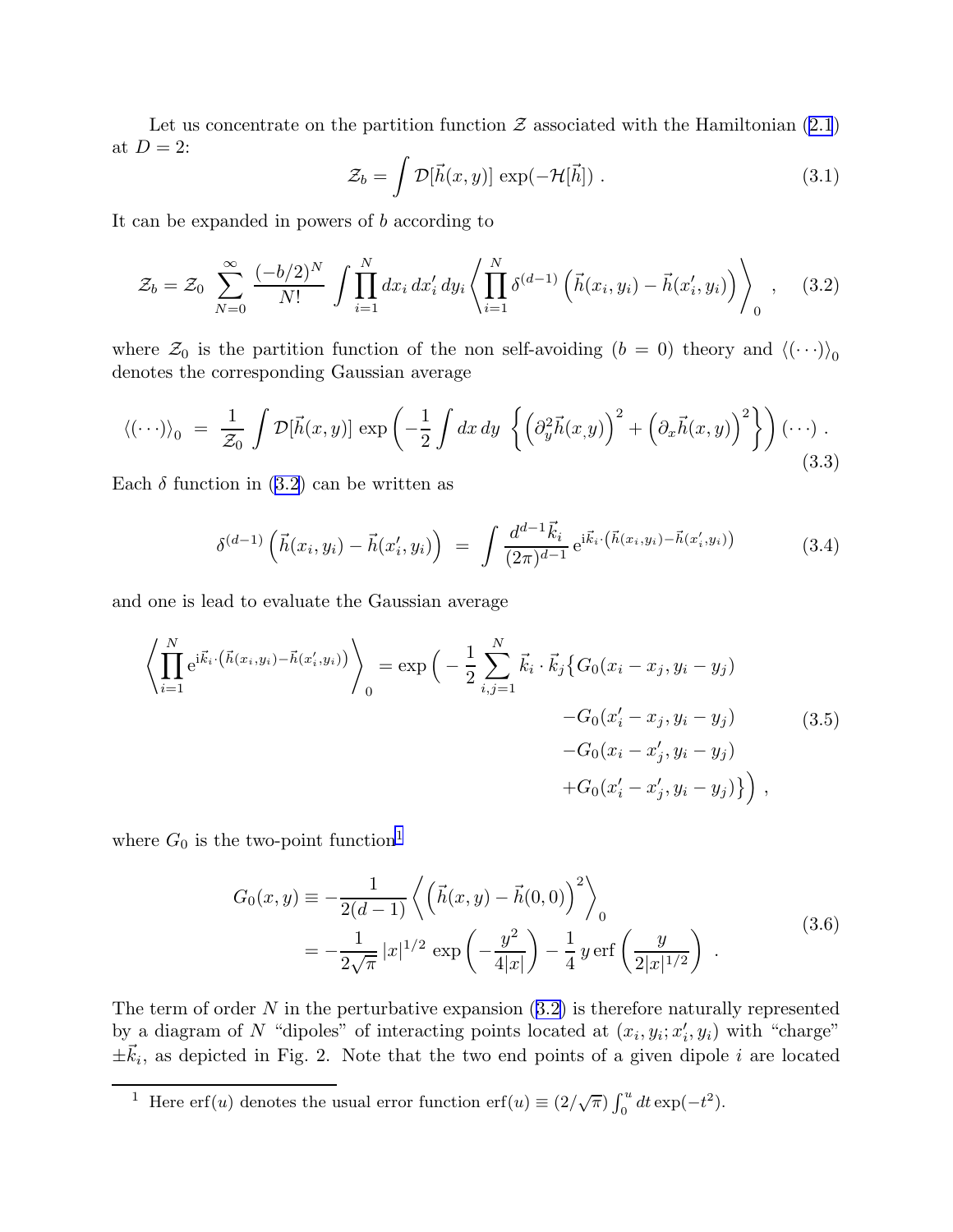

**Fig.2:** The diagram of order  $N$  in  $(3.2)$  $(3.2)$  $(3.2)$  is made of  $N$  dipoles. The two end points of a given dipole are located at the same position  $y_i$  in the y direction but at different positions  $x_i$  and  $x'_i$  in the x direction.

at the same position  $y_i$  in the y direction but at different positions  $x_i$  and  $x'_i$  in the x direction. A singular configuration of interacting points is found when the quadratic form

$$
Q(\{\vec{k}_i\}) = \sum_{i,j} \vec{k}_i \cdot \vec{k}_j \{ G_0(x_i - x_j, y_i - y_j) - G_0(x'_i - x_j, y_i - y_j) - G_0(x_i - x'_j, y_i - y_j) + G_0(x'_i - x'_j, y_i - y_j) \}
$$
\n
$$
+ G_0(x'_i - x'_j, y_i - y_j) \}
$$
\n(3.7)

appearing in ([3.5](#page-8-0)) is not positive definite. Using the integral representation of the two-point function

$$
G_0(x,y) = \int \frac{dp}{2\pi} \frac{dq}{2\pi} \frac{e^{i(px+qy)} - 1}{q^4 + p^2} , \qquad (3.8)
$$

we obtain

$$
Q(\{\vec{k}_i\}) = \int \frac{dp}{2\pi} \frac{dq}{2\pi} \frac{\left| \sum_i \vec{k}_i e^{iqy_i} (e^{ipx_i} - e^{ipx'_i}) \right|^2}{q^4 + p^2} \,. \tag{3.9}
$$

The quadratic form Q is thus positive definite except for those configurations of end points  $\{x_i, x'_i, y_i\}$  for which one can find a set of charges  $\{\vec{k}_i\}$ , not all zero, satisfying:

$$
\sum_{i} \vec{k}_i e^{iqy_i} (e^{ipx_i} - e^{ipx'_i}) = \vec{0} \quad \forall (p, q)
$$
  
\n
$$
\Leftrightarrow \vec{\rho}(x, y) \equiv \sum_{i} \vec{k}_i \,\delta(y - y_i) \left( \delta(x - x_i) - \delta(x - x'_i) \right) = \vec{0} \quad \forall (x, y)
$$
\n(3.10)

This latter condition is the requirement that the charge density  $\vec{\rho}(x, y)$  vanishes identically, while some of the charges  $\vec{k}_i$  remain non-zero.

This is possible if some of the N dipoles arrange to form a so-called "molecule", i.e. attach their end points and assemble into a connected diagram with at least one loop, such as in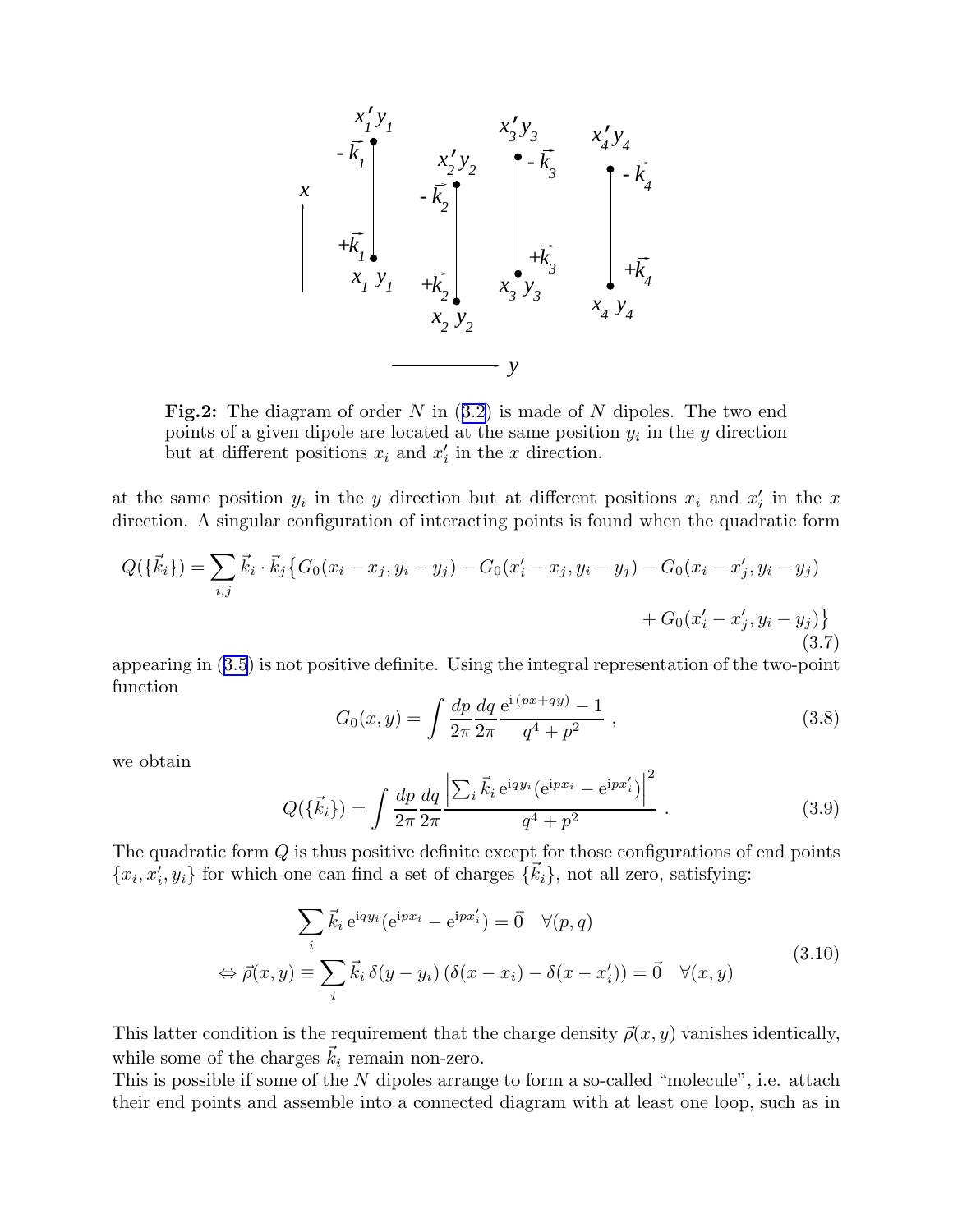

Fig.3: A molecule with 2 loops made of a connected assembly of 4 dipoles. This molecule has 3 atoms located at different values of x but at the same value of y.

Fig. 3. A set of end points in contact form what is called an "atom" and their common position is the position of the atom. A zero of Q is obtained by an appropriate choice of non-zero charges keeping all the atoms neutral, which is possible in the presence of a loop. Note that all the atoms of a molecule have the same position in the y direction. Note also that singularities coming from disconnected molecules can be treated separately and that dipoles in the molecule which do not belong to a loop (dead branches) do not contribute to the singularity and can be ignored.

The construction above identifies the singular configurations of end points which give rise to possible divergences. Such a configuration is characterized by a set of M atoms labeled by p and with position  $(x_p, y)$  with the same y coordinate for all the atoms. For each atom p, we denote by  $I_p$  the set of dipoles i which attach their first end point at the atom p (i.e.  $(x_i, y_i) = (x_p, y)$ ), and by  $J_p$  the set of dipoles j which attach their second end point at the atom  $p$  (i.e.  $(x'_j, y_j) = (x_p, y)$ ). The singularity can be analyzed by use of the general short distance Multi-local Operator Product Expansion (MOPE) introduced in  $|15|$ . In practice, one can return to the operator level (left hand side of  $(3.5)$  $(3.5)$ ) and write the contribution of the atom  $p$  in  $(3.5)$  $(3.5)$ 

$$
\prod_{i \in I_p} e^{i\vec{k}_i \cdot \vec{h}(x_i, y_i)} \prod_{j \in J_p} e^{-i\vec{k}_j \cdot \vec{h}(x'_j, y_j)} = \left\langle \prod_{i \in I_p} e^{i\vec{k}_i \cdot \vec{h}(x_i, y_i)} \prod_{j \in J_p} e^{-i\vec{k}_j \cdot \vec{h}(x'_j, y_j)} \right\rangle_0
$$
\n
$$
\times : \prod_{i \in I_p} e^{i\vec{k}_i \cdot \vec{h}(x_i, y_i)} \prod_{j \in J_p} e^{-i\vec{k}_j \cdot \vec{h}(x'_j, y_j)} : ,
$$
\n(3.11)

i.e. separate in the right hand side of  $(3.5)$  the propagators  $G_0$  which involve only points inside the atom  $p$ , and which reconstruct precisely the Gaussian average above, from those involving at least one end point not in the atom  $p$ , corresponding to a normal product prescription. This separation allows us to isolate the singularity in the factorized Gaussian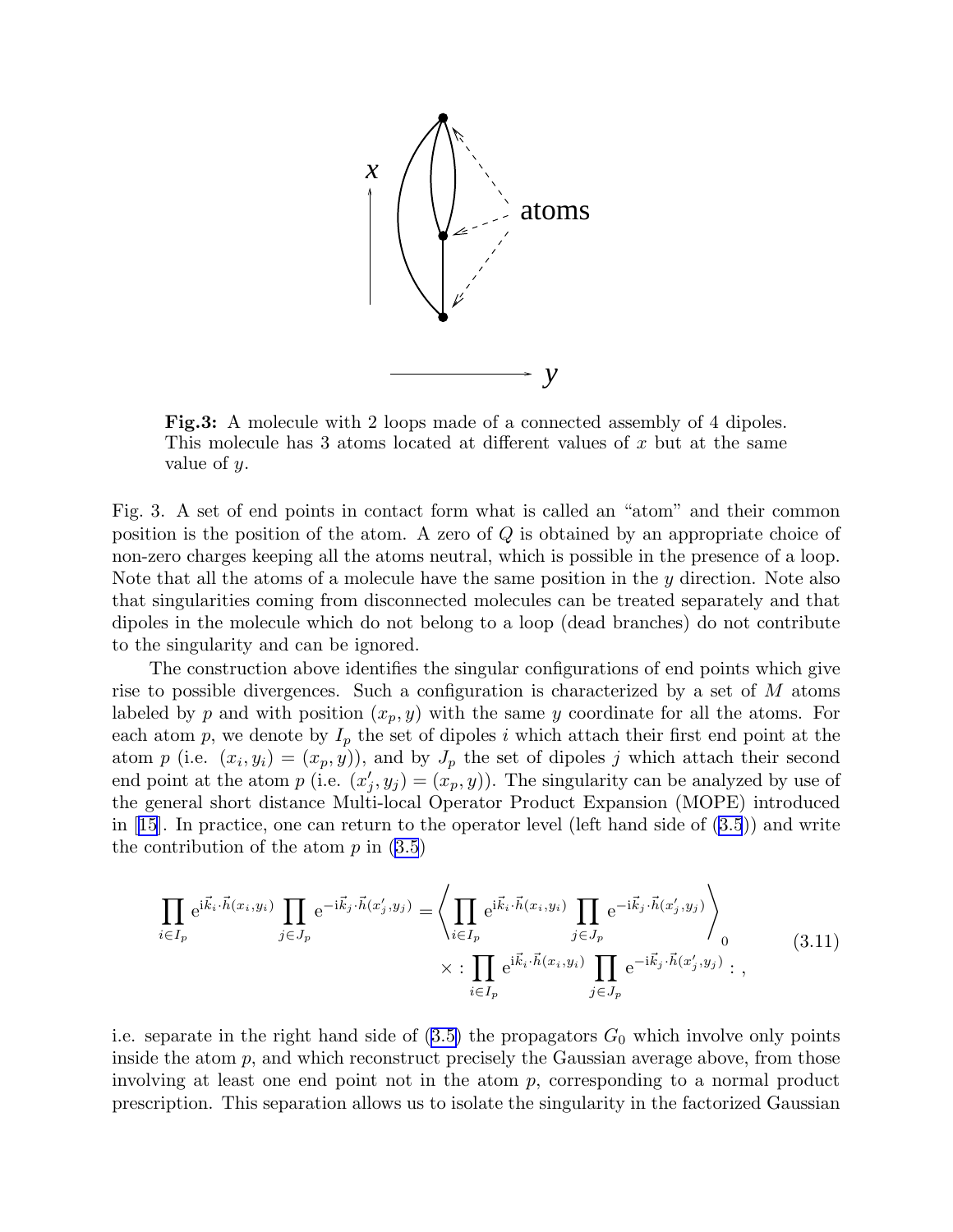<span id="page-11-0"></span>average, while the normal product has a regular expansion in  $x_i - x_p$   $(i \in I_p)$ ,  $x'_j - x_p$  $(j \in J_p)$  and  $y_k - y$   $(k \in I_p \cup J_p)$ 

$$
: e^{i\vec{k}_p \cdot \vec{h}(x_p, y)} \left(1+i \sum_{i \in I_p} \left( (x_i - x_p) \vec{k}_i \cdot \partial_x \vec{h}(x_p, y) + (y_i - y) \vec{k}_i \cdot \partial_y \vec{h}(x_p, y) \right) - i \sum_{j \in J_p} \left( (x'_j - x_p) \vec{k}_j \cdot \partial_x \vec{h}(x_p, y) + (y_j - y) \vec{k}_j \cdot \partial_y \vec{h}(x_p, y) \right) + \dots \right)
$$
\n(3.12)

with  $\vec{k}_p = (\sum_{i \in I_p} \vec{k}_i - \sum_{j \in J_p} \vec{k}_j)$  being the total charge of the atom p. The same treatment can be applied to all the atoms of the molecule, creating for each atom  $p$  an exponential factor  $e^{i\vec{k}_p \cdot \vec{h}(x_p,y)}$ , together with insertions of various  $\partial_x$  and/or  $\partial_y$  derivatives of the field  $\vec{h}$  at the point  $(x_p, y)$ . As in [\[15](#page-19-0)], the MOPE is obtained by performing the integration over the charges  $\vec{k}_i$  for the dipoles i forming the molecule. This expands the corresponding product of bi-local operators  $\prod_i \delta^{(d-1)} \left( \vec{h}(x_i, y_i) - \vec{h}(x'_i, y_i) \right)$  around the chosen singular configuration in terms of general  $M$ -body operators of the form

$$
\Phi(x_1, \dots, x_M) = \int d^{d-1} \vec{h} \prod_{p=1}^M A_p(x_p, y) \nabla_{\vec{h}}^{\vec{m}_p} \delta^{(d-1)} \left( \vec{h} - \vec{h}(x_p, y) \right) , \qquad (3.13)
$$

multipliedby singular coefficients (see [[15\]](#page-19-0) for details). Here  $A_p(x_p, y)$  denotes either the unity operator 1 or a local operator in the derivatives of the field  $\vec{h}$  at point  $(x_p, y)$  and  $\nabla^{\vec{m}}_{\vec{h}}$  is a short hand notation for  $\prod_{\alpha=1}^{d-1} \partial^{m_{\alpha}}_{h_{\alpha}}$  $\binom{m_{\alpha}}{h_{\alpha}}$ . The above operators are multi-local in the x direction but local in the y direction. This is because all the atoms in the molecule have the same  $\gamma$ -position. We will see two explicit examples of the MOPE in the next section where explicit one-loop calculations are presented.

At this stage, let us mention the following important result concerning the case where one inserted operator involves  $\partial_y$  derivatives only (such as  $(\partial_y^2 \vec{h})^2$ ). Indeed, such a term comes from the expansion of some operator  $e^{i\vec{k}_i \cdot \vec{h}(x_i,y_i)}$  taken at  $x_i = x_p$  exactly (we suppose here that  $i \in I_p$  rather than  $i \in J_p$ ). However, in contrast with the coordinate  $x_i$  (or resp.  $x'_i$ ) which appears only in the atom p, the coordinate  $y_i$  appears in a second atom p' (such that  $i \in J_{p'}$ ), which is in general distinct from p. The expansion in  $y_i - y$ can be done simultaneously on the operator  $e^{i\vec{k}_i\cdot\vec{h}(x_i,y_i)}$  above for  $x_i = x_p$  and for the operator  $e^{-i\vec{k}_i \cdot \vec{h}(x'_i, y_i)}$  for  $x'_i = x_{p'}$ , in which case the operator to be expanded in  $y_i - y$ is  $e^{i\vec{k}_i\cdot(\vec{h}(x_p,y_i)-\vec{h}(x_{p'},y_i))}$ . We thus get the important result that those operators with only partial derivatives in the y direction can be regrouped so that they involve the difference of the  $h$  field at two (in general different) points of the molecule. An example of such operator is the two-body operator:

$$
\left(\partial_y(\vec{h}(x_1,y) - \vec{h}(x_2,y))\right)^2 \delta^{(d-1)}\left(\vec{h}(x_1,y) - \vec{h}(x_2,y)\right) \tag{3.14}
$$

If the two end points of the dipole i happen to belong to the same atom  $p$ , then the operator to be expanded is 1, which means that this dipole cannot give rise to insertions of local operators with only  $\partial_y$  derivatives.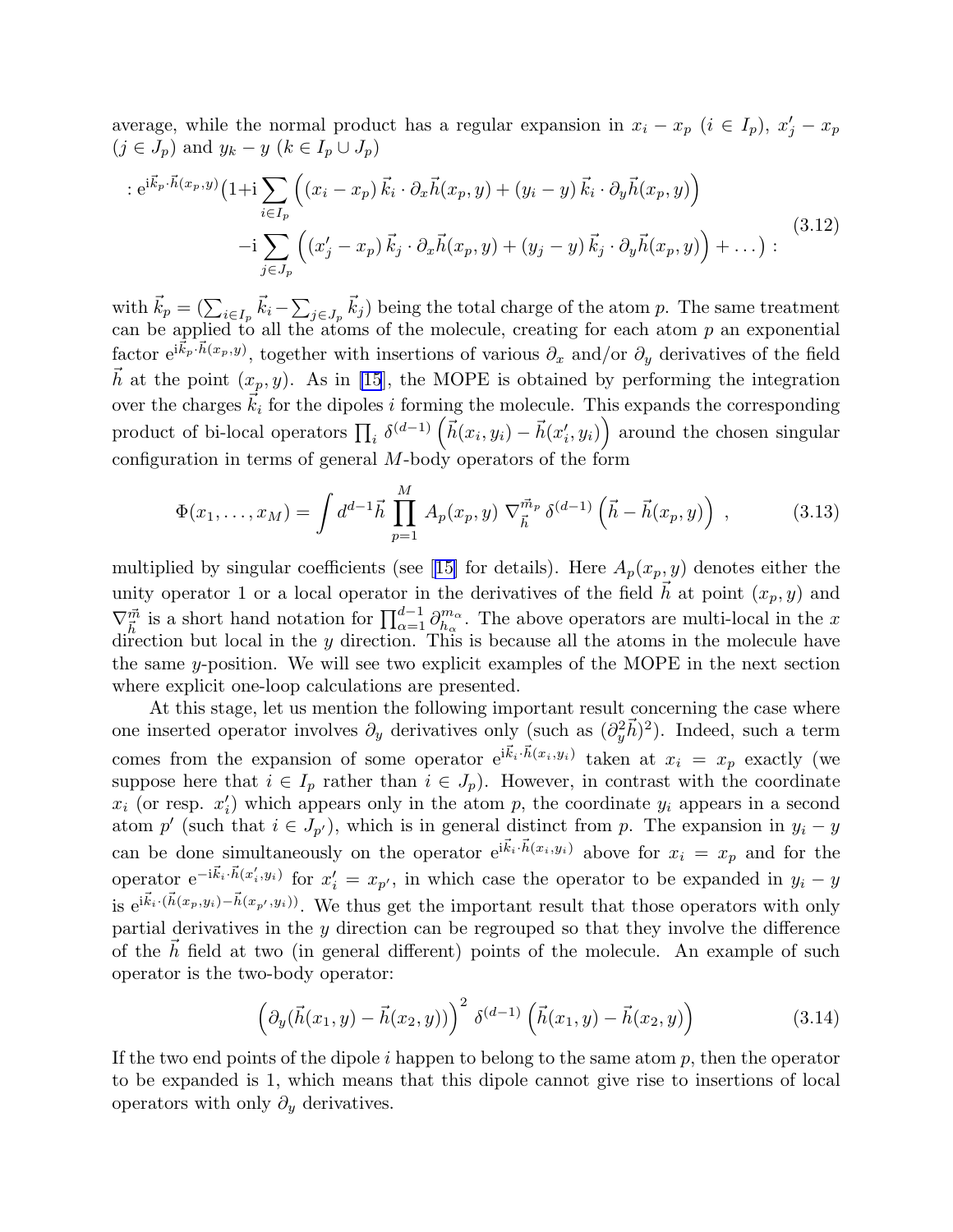<span id="page-12-0"></span>This latter remark has an important implication for the renormalization of local operators, coming from the particular case of singular configurations where the molecule has only one atom. In this case, each dipole in the molecule falls automatically in the class just described of dipoles with their two end points in the same, unique, atom. We thus get the important result that local operators with only  $\partial_y$  derivatives are not created by renormalization. Such terms, when absent from the original Hamiltonian ([2.1](#page-3-0)), never appear, and the only such operator present in  $(2.1)$  $(2.1)$  $(2.1)$  (namely  $(\partial_y^2 \vec{h})^2$ ) is not renormalized, that is

$$
Z = 1 \tag{3.15}
$$

Having identified the singular configurations and the corresponding general multilocal operators to which their singularities are proportional, it remains to identify those singularities which are not integrable and give rise to actual divergences. If the molecule is made of K dipoles, the operator which is expanded via the MOPE is the product of  $K$  $\delta^{(d-1)}$  factors, with canonical dimension  $-K\zeta_0(d-1)$  in units of y. The dimension of the multi-local operator  $\Phi$  in [\(3.13\)](#page-11-0) is

$$
(d-1)\zeta_0 + \sum_{p=1}^{M} (\dim[A_p] - (|\vec{m}_p| + (d-1))\zeta_0) , \qquad (3.16)
$$

with the notation  $|\vec{m}| = \sum_{\alpha=1}^{d-1} m_{\alpha}$ . The corresponding singular coefficient in the MOPE has thus dimension

$$
-(K+1)(d-1)\zeta_0 - \sum_{p=1}^{M} (\dim[A_p] - (|\vec{m}_p| + (d-1))\zeta_0)
$$
\n(3.17)

This coefficient has to be integrated over the  $2K-M$  relative x coordinates and the  $K-1$ relative y coordinates of the  $2K$  end points of the dipoles approaching the positions of the M atoms. This gives a superficial degree of convergence for the corresponding integral

$$
\omega = 2(2K - M) + (K - 1) + (M - (K + 1))(d - 1)\zeta_0 + \sum_{p=1}^{M} (|\vec{m}_p|\zeta_0 - \dim[A_p])
$$
  
= 3(M - 2) +  $\epsilon$  (K - M + 1) +  $\sum_{p=1}^{M} (|\vec{m}_p|\zeta_0 - \dim[A_p])$  (3.18)

with  $\epsilon = 5 - (d-1)\zeta_0$ . Note that  $K - M + 1$  is nothing but the number of loops in the molecule. A divergence is found whenever  $\omega \leq 0$ . It is easy to check that all the local operators  $A$  but the unit operator have a strictly negative dimension in units of  $y$ , as a consequence of the relation  $\zeta_0 < 1$ . At  $\epsilon = 0$ ,  $\omega \leq 0$  requires either  $M = 2$ ,  $\vec{m}_1 = \vec{m}_2 = \vec{0}$ and  $A_1 = A_2 = 1$ , which is nothing but the original contact interaction in ([2.1](#page-3-0)), or  $M = 1$ , in which case  $\Phi$  is either the unity operator 1 or a local operator  $A(x, y)$  which moreover must satisfy  $\dim[A] \geq -3$ . We already know from the previous discussion that A must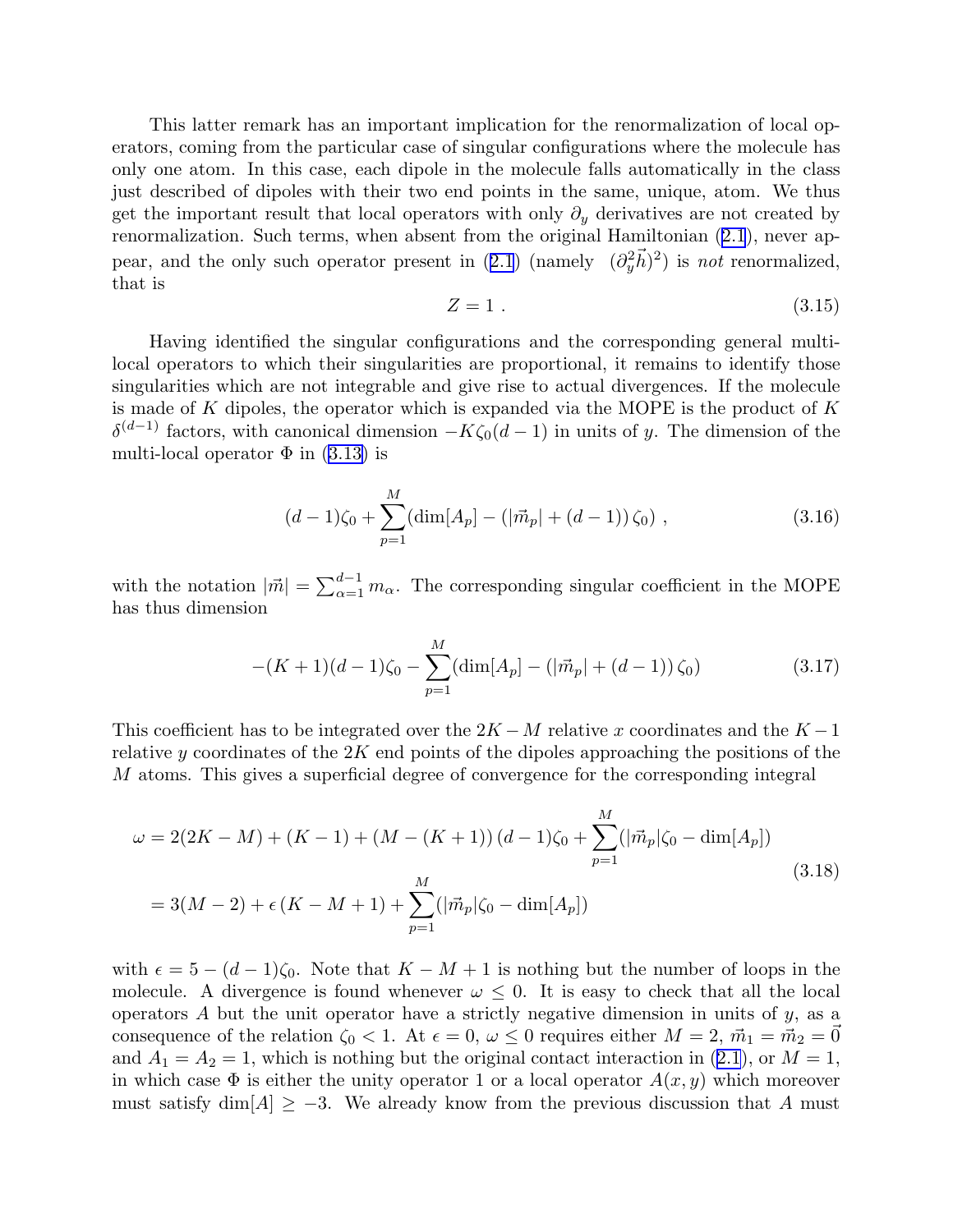contain at least one  $\partial_x$  derivative since terms with only  $\partial_y$  derivatives are not created. Due to the  $x \to -x$  symmetry, the coefficient of a term with only one  $\partial_x$  vanishes and one thus needs at least two  $\partial_x$  derivatives. The term with largest dimension satisfying this criterion is the original elastic term in  $(2.1)$  $(2.1)$  $(2.1)$   $(\partial_x \vec{h})^2$  which already has dimension -3. It is thus, together with the unity operator, the only renormalized local operator in the theory. The renormalization of the unity operator is simply a shift in the free energy of the system. In particular, it disappears in the computation of average values of physical observables, and can be simply ignored.

In conclusion, we have shown that the Hamiltonian  $(2.1)$  renormalizes onto itself, with  $Z = 1$ , as announced.

For  $\epsilon > 0$ , the theory is super-renormalizable since  $\omega$  in [\(3.18](#page-12-0)) increases with the number of loops of the molecule.

#### 4. One-loop calculations

Let us now present one-loop calculations, which give the corrections at first order in  $\epsilon$ for the critical exponents  $\zeta$ ,  $\nu$  and  $z$ . We use here dimensional regularization by considering the theory at  $\epsilon > 0$  and by calculating the renormalization factors  $Z_{\perp}$  and  $Z_b$  needed to make the theory finite for  $\epsilon = 0$  at one-loop order in  $b^R$ . We use a minimal subtraction scheme where we keep for the first order correction in  $Z_{\perp}$  and  $Z_b$  only the corresponding pole in  $\epsilon$ .



Fig.4: The two singular configurations leading to (a) a one loop renormalization of  $(\partial_x \vec{h})^2$  and (b) a one loop renormalization of  $\delta^{(d-1)}(\vec{h}(x,y) - \vec{h}(x',y))$ .

We obtain our results in the framework of the MOPE described above, which we use here in two simple cases: the 1 atom molecule made of a single dipole with its two end points approaching each other (see Fig. 4-(a)) and the 2-atom molecule made of two dipoles approaching each other (see Fig. 4-(b)). The first situation will give us a renormalization of the local operator  $(\partial_x \vec{h})^2$ , and hence a first order correction to  $Z_{\perp}$ . The second situation will give us a renormalization of the bi-local operator  $\delta^{(d-1)}\left(\vec{h}(x,y) - \vec{h}(x',y)\right)$ , and hence a first order correction to  $Z_b$ .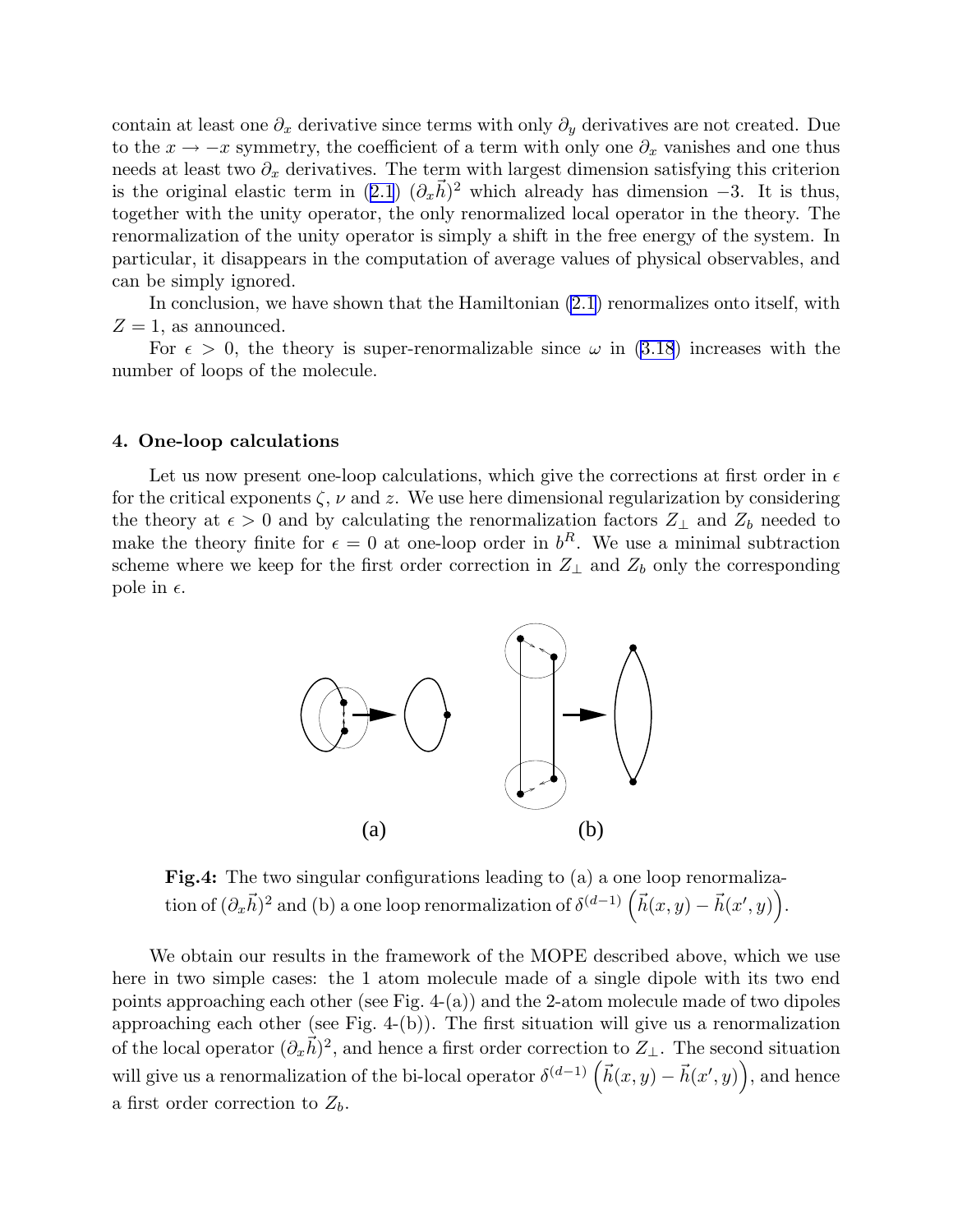<span id="page-14-0"></span>To analyze the divergence for Fig. 4-(a), we use the Operator Product Expansion (OPE):

$$
e^{i\vec{k}\cdot(\vec{h}(x,y)-\vec{h}(x',y))} = e^{\vec{k}^2 G_0(x-x',0)} \left\{ 1 + i(x-x')\vec{k}\cdot \partial_x \vec{h}(x_0,y) : -\frac{1}{2}(x-x')^2 k_\alpha k_\beta : \partial_x h_\alpha(x_0,y) \partial_x h_\beta(x_0,y) : + \dots \right\}
$$
\n(4.1)

where  $x_0 = (x + x')/2$  and

$$
G_0(x - x', 0) = -\frac{1}{2\sqrt{\pi}} |x - x'|^{1/2} . \qquad (4.2)
$$

When integrated over  $\vec{k}$ , it gives the MOPE:

$$
\delta^{(d-1)}\left(\vec{h}(x,y) - \vec{h}(x',y)\right) = \frac{1}{(4\pi)^{\frac{d-1}{2}}} \left\{ \frac{1}{\left(-G_0(x-x',0)\right)^{\frac{d-1}{2}}} \times 1 - \frac{1}{4} \frac{(x-x')^2}{\left(-G_0(x-x',0)\right)^{\frac{d+1}{2}}} \times \left(\partial_x \vec{h}(x_0,y)\right)^2 + \dots \right\}.
$$
\n(4.3)

We use the above formula for the *renormalized* theory  $(2.5)$  $(2.5)$  $(2.5)$ , expanded to first order in  $b^R$ . As in [\(3.2\)](#page-8-0), the bi-local δ interaction comes with a factor  $-b^R\mu^{\epsilon}/2$  and the singularity in (4.3) proportional to  $(\partial_x \vec{h}^R)^2$  will be cancelled by the corresponding counterterm, appearing with a factor  $-(Z_{\perp}-1)/2$ , provided we choose:

$$
\frac{(Z_{\perp} - 1)}{2} = b^R \frac{\mu^{\epsilon}}{2} \int_{|X| \le \mu^{-2}} dX \frac{1}{4} \frac{(2\sqrt{\pi})^6}{(4\pi)^5} \frac{X^2}{(|X|^{1/2})^{6-\epsilon}} \tag{4.4}
$$

where  $X = x^R - x'^R$ , and where we have used  $(4.2)$  and  $d = 11 - 2\epsilon$ . This leads to:

$$
Z_{\perp} = 1 + \frac{b^R}{16\pi^2} \frac{1}{\epsilon} \tag{4.5}
$$

Let us now analyze the divergence for Fig. 4-(b). We now use the OPE for the first atom

$$
e^{i(\vec{k}_1 \cdot \vec{h}(x_1, y_1) + \vec{k}_2 \cdot \vec{h}(x_2, y_2))} = e^{-\vec{k}_1 \cdot \vec{k}_2 G_0(x_1 - x_2, y_1 - y_2)} : e^{i(\vec{k}_1 + \vec{k}_2) \cdot \vec{h}(x_0, y_0)} \{1 + \dots\} :
$$
 (4.6)

where  $x_0 = (x_1 + x_2)/2$  and  $y_0 = (y_1 + y_2)/2$ , and the similar OPE for the second atom

$$
e^{-i(\vec{k}_1 \cdot \vec{h}(x'_1, y_1) + \vec{k}_2 \cdot \vec{h}(x'_2, y_2))} = e^{-\vec{k}_1 \cdot \vec{k}_2 G_0(x'_1 - x'_2, y_1 - y_2)} : e^{-i(\vec{k}_1 + \vec{k}_2) \cdot \vec{h}(x'_0, y_0)} \{1 + \dots\} : (4.7)
$$

where  $x'_0 = (x'_1 + x'_2)/2$ . The MOPE is obtained by integrating over  $\vec{k}_1$  and  $\vec{k}_2$ . More precisely, we define  $\vec{k} = \vec{k}_1 + \vec{k}_2$  and  $\vec{q} = (\vec{k}_1 - \vec{k}_2)/2$ , so that  $\vec{k}_1 \cdot \vec{k}_2 = -q^2 + \mathcal{O}(\vec{k}^2)$ . This latter  $\mathcal{O}(\vec{k}^2)$  term can be set to zero if we are interested in the leading singularity, which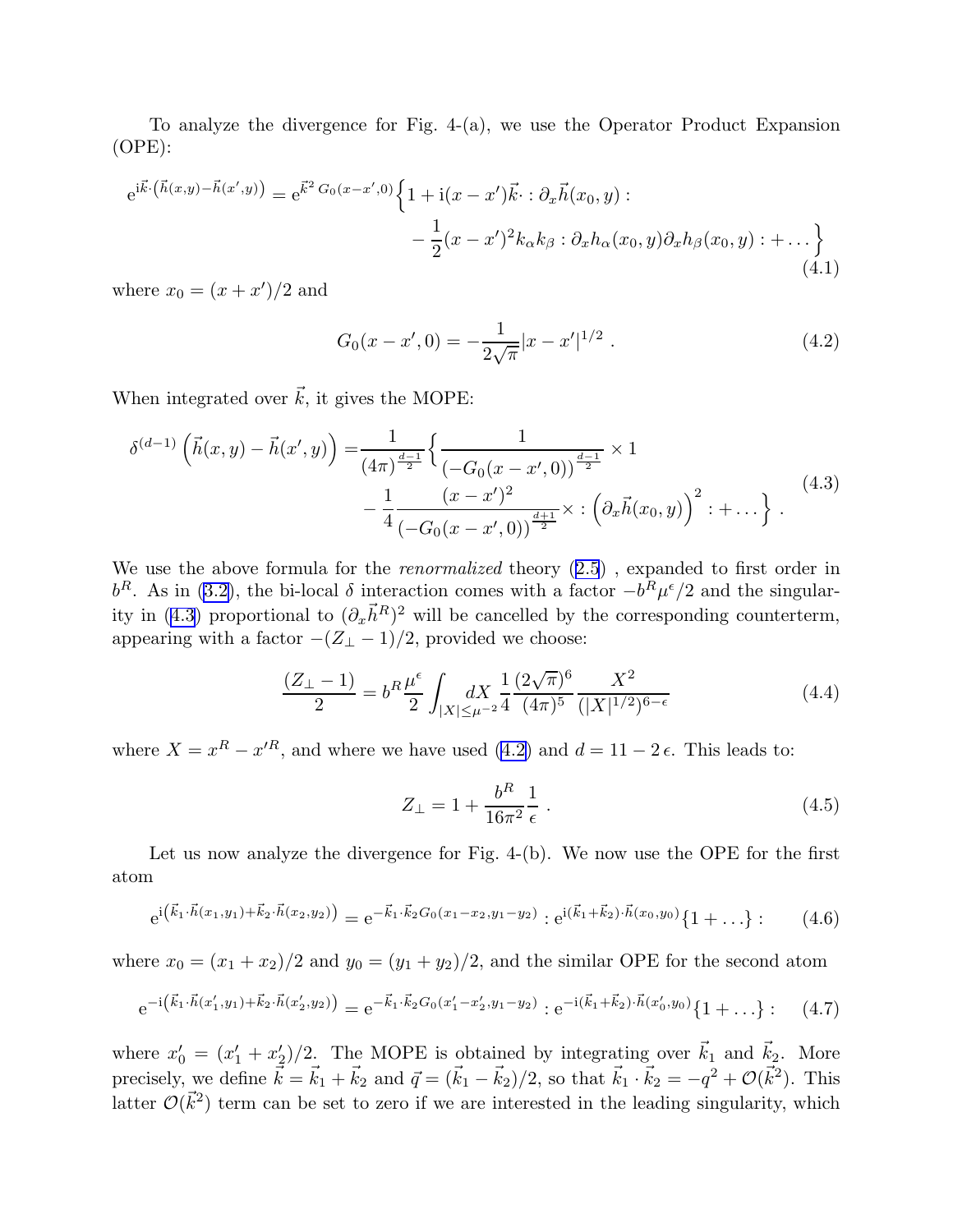is responsible for the divergence. Integrating over  $\vec{k}$  reconstructs a bi-local  $\delta$  operator and we get the following MOPE:

$$
\delta^{(d-1)}\left(\vec{h}(x_1, y_1) - \vec{h}(x'_1, y_1)\right) \delta^{(d-1)}\left(\vec{h}(x_2, y_2) - \vec{h}(x'_2, y_2)\right)
$$
\n
$$
= \frac{1}{(4\pi)^{\frac{d-1}{2}}} \frac{1}{(-G_0(x_1 - x_2, y_1 - y_1) - G_0(x'_1 - x'_2, y_1 - y_2))^{\frac{d-1}{2}}} \times \delta^{(d-1)}\left(\vec{h}(x_0, y_0) - \vec{h}(x'_0, y_0)\right) + \dots
$$
\n(4.8)

We are interested in the pole in  $\epsilon$  obtained when integrating the coefficient of the  $\delta$  term in the right hand side of (4.8) over the relative coordinates  $x_1 - x_2$ ,  $x'_1 - x'_2$  and  $y_1 - y_2$ . Defining  $Y = |y_1 - y_2| + |x_1 - x_2|^{1/2} + |x'_1 - x'_2|^{1/2}, u = |x_1 - x_2|^{1/2}/|y_1 - y_2|$  and  $v = |x'_1 - x'_2|^{1/2} / |y_1 - y_2|$ , and using again the explicit formula ([3.6](#page-8-0)) for  $G_0$  and  $d = 11 - 2\epsilon$ , we obtain a pole in  $\epsilon$  equal to:

$$
32\frac{(2\sqrt{\pi})^5}{(4\pi)^5} \int_0^{\mu^{-1}} dY \frac{Y^4}{Y^{5-\epsilon}} \times \int_0^\infty du \int_0^\infty dv \frac{uv}{(f(u) + f(v))^5} ,\qquad (4.9)
$$

where  $f(u) = u \exp(-1/4u^2) + (\sqrt{\pi}/2) \operatorname{erf}(1/2u)$ . The integral over Y gives a pole  $\mu^{-\epsilon}/\epsilon$ . The integral over  $u$  and  $v$  is convergent and will be denoted by:

$$
I \equiv \int_0^\infty du \int_0^\infty dv \frac{uv}{(f(u) + f(v))^5} = \frac{1}{24} \int_0^\infty da (F(a))^2 , \qquad (4.10)
$$

where  $F(a) \equiv a^2 \int_0^\infty du \, u \, e^{-a \, f(u)}$ . The function  $F(a)$  satisfies  $F(a) \stackrel{a \to 0}{\longrightarrow} 1$  and  $F(a) \stackrel{a \to \infty}{\sim}$  $\exp(-a\sqrt{\pi}/2)$ . The integral I can be estimated numerically to  $I = 0.068373636(1)$ .

Applying as before the MOPE of Eq. (4.8) to the *renormalized* theory, now expanded as in ([3.2](#page-8-0)) to second order in  $b^R$ , the  $N = 2$  diagram gives two  $\delta$  interactions with a factor  $(b^R \mu^{\epsilon})^2/8$ , leading to a divergence equal to

$$
2 \times \frac{(b^R \mu^{\epsilon})^2}{8} \frac{1}{\pi^{\frac{5}{2}}} \frac{\mu^{-\epsilon} I}{\epsilon}
$$
 (4.11)

with a factor of 2 coming from the two ways of assembling the two dipoles of the diagram into a one-loop molecule. This divergence will be cancelled by the  $\delta$  interaction counterterm in the renormalized Hamiltonian, which comes in the expansion with a factor  $-(Z_b (1)b^R\mu^{\epsilon}/2$ , provided

$$
Z_b = 1 + \frac{b^R}{2\pi^{\frac{5}{2}}} \frac{I}{\epsilon} \tag{4.12}
$$

Using  $(4.5)$  and  $(4.12)$ , we relate the bare and renormalized coupling constants as in  $(2.7)$  $(2.7)$ for  $D = 2$  and  $d = 11 - 2\epsilon$ :

$$
b = \mu^{\epsilon} b^R \left( 1 + \frac{I}{2\pi^{\frac{5}{2}}} \frac{b^R}{\epsilon} \right) \left( 1 + \frac{1}{16\pi^2} \frac{b^R}{\epsilon} \right)^{\frac{7-\epsilon}{2}} + \mathcal{O}\left( (b^R)^3 \right) \tag{4.13}
$$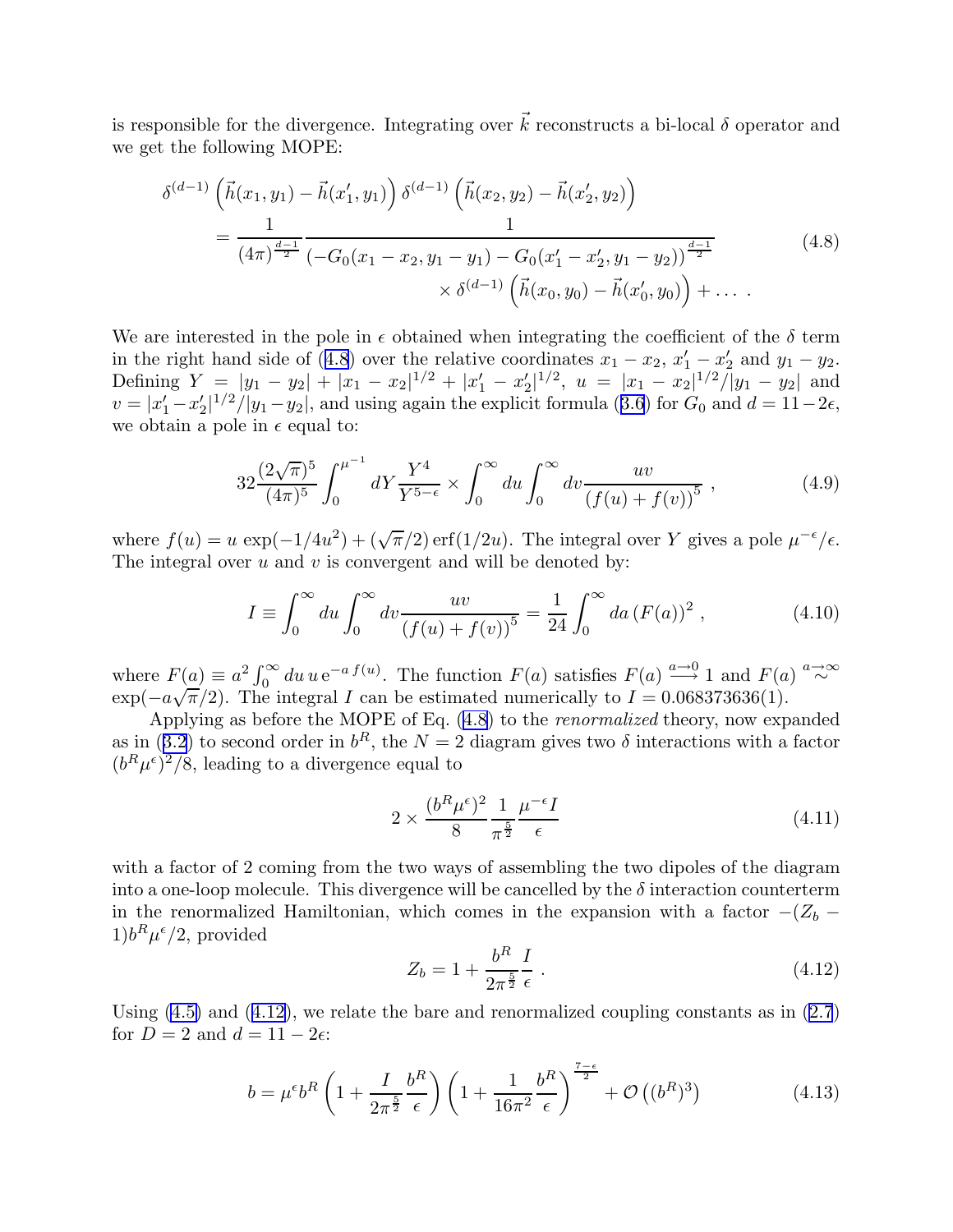<span id="page-16-0"></span>leading, after differentiation with respect to  $\mu$  at fixed b to the one-loop Wilson function:

$$
\beta(b^R) \equiv \mu \frac{d}{d\mu} \bigg|_0 b^R = -\epsilon b^R + \left(\frac{I}{2\pi^{\frac{5}{2}}} + \frac{7-\epsilon}{2} \frac{1}{16\pi^2}\right) (b^R)^2 + \mathcal{O}\left((b^R)^3\right). \tag{4.14}
$$

We thus obtain an infrared stable fixed point at

$$
b^{R\star} = \frac{\epsilon}{\frac{I}{2\pi^{\frac{5}{2}}} + \frac{7}{2}\frac{1}{16\pi^2}} + \mathcal{O}(\epsilon^2) \ . \tag{4.15}
$$

This fixes the value of the anomalous dimension  $\delta$  through

$$
\delta(b^R) \equiv \mu \frac{d}{d\mu} \Big|_0 \log Z_{\perp} = \beta(b^R) \frac{d}{db^R} \log Z_{\perp} = \left( -\epsilon b^R + \mathcal{O}\left((b^R)^2\right) \right) \left( \frac{1}{16\pi^2} \frac{1}{\epsilon} + \mathcal{O}\left(b^R\right) \right)
$$

$$
= -\frac{b^R}{16\pi^2} + \mathcal{O}\left((b^R)^2\right) \tag{4.16}
$$

and

$$
\delta \equiv \delta(b^{R\star}) = -\frac{\epsilon}{\frac{8I}{\sqrt{\pi}} + \frac{7}{2}} + \mathcal{O}(\epsilon^2) \ . \tag{4.17}
$$

Numerical values for the exponents at  $D = 2$  and  $d = 3$  are obtained by setting  $\epsilon = 4$  in the above formula, giving

$$
\delta = -1.050\tag{4.18}
$$

and thus the estimates

$$
z = 0.678
$$
  
\n
$$
\nu = 0.517
$$
  
\n
$$
\zeta = 0.762
$$
 (4.19)

To understand the values we obtain for these exponents more clearly notice that the factor 7/2 in the denominator of (4.17) is actually the factor  $(d+3)/4 = (7/2) - (\epsilon/2)$ , appearing in the exponent of  $Z_{\perp}$  in [\(2.7\)](#page-4-0), to first order in  $\epsilon$ . It is therefore legitimate, at first order, to replace this factor 7/2 by the factor 3/2 obtained by setting  $d = 3$  directly. This in practice amounts to making a partial two-loop correction. This leads to a new estimate  $\delta = -2.212$  and  $\zeta = 1.053$ , well above the original estimate (4.19), and actually even unphysical since larger than one. We see here that, due to the large value of  $\epsilon = 4$  at the physical dimension  $d = 3$ , the first order estimates (4.19) are not robust with respect to second order corrections and cannot be reliable.

It is also interesting to develop alternative expressions for the roughness exponent  $\zeta$ , as was done for the isotropic membrane Edwards model in[[16](#page-19-0)]. Indeed, the above estimate of  $\zeta$  relies on the expression ([2.13](#page-5-0)) expressing the deviation of  $\zeta$  from its Gaussian value  $\zeta_0$  at  $\epsilon = 0$ , in terms of the anomalous exponent  $\delta = \mu \frac{d}{d\epsilon}$  $d\mu$  $\log Z_{\perp}$ , which we estimated to first order in  $\epsilon$  in (4.17). Using the relation [\(2.7](#page-4-0)) between the bare and renormalized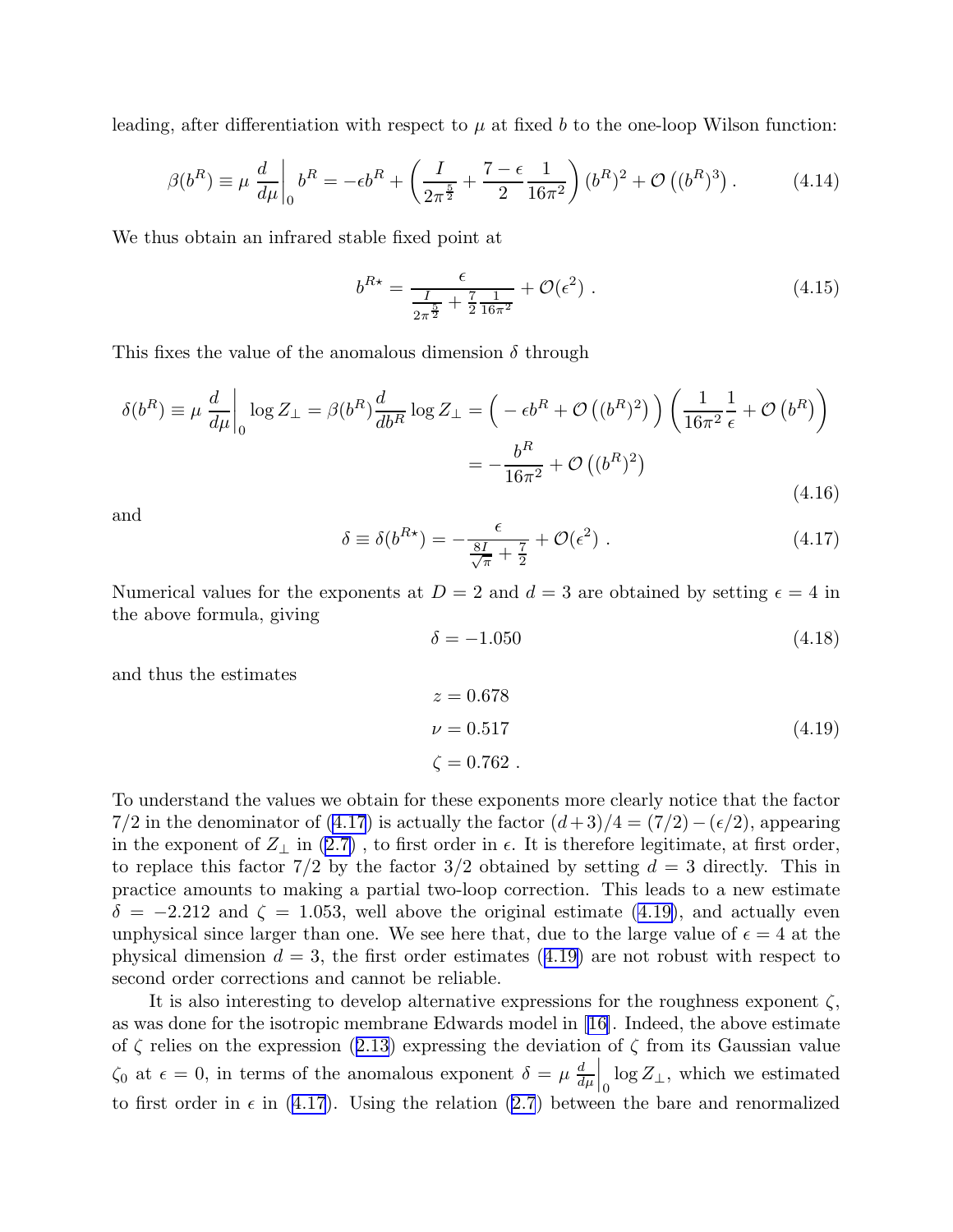coupling constants, however, we can write, at the fixed point, the two following equivalent definitions of  $\delta$ :

$$
\delta = \delta_F - \frac{4}{\{4 + (D - 1)(d + 3)\}} \mu \frac{d}{d\mu} \Big|_0 \log \frac{Z_b}{Z_\perp}
$$
  
=  $\delta_{\text{var}} - \frac{4}{(D - 1)(d + 3)} \mu \frac{d}{d\mu} \Big|_0 \log Z_b$ , (4.20)

leading directly to the two identities

$$
\zeta = \zeta_F + \frac{D - 1}{\{4 + (D - 1)(d + 3)\}} \mu \frac{d}{d\mu} \Big|_0 \log \frac{Z_b}{Z_{\perp}}
$$
  
=  $\zeta_{\text{var}} + \frac{1}{d + 3} \mu \frac{d}{d\mu} \Big|_0 \log Z_b$ . (4.21)

These relations express the deviation of  $\zeta$  from its Flory value and its Variational value respectively. As we did for  $\delta$  in ([4.16\)](#page-16-0) and ([4.17\)](#page-16-0), we can obtain for  $D = 2$  and  $d = 11-2\epsilon$ the estimates to first order in  $\epsilon$ :

$$
\mu \frac{d}{d\mu}\Big|_0 \log \frac{Z_b}{Z_\perp} = \frac{1 - \frac{8I}{\sqrt{\pi}}}{\frac{8I}{\sqrt{\pi}} + \frac{7}{2}} \epsilon + \mathcal{O}(\epsilon^2)
$$
\n
$$
\mu \frac{d}{d\mu}\Big|_0 \log Z_b = = -\frac{\frac{8I}{\sqrt{\pi}}}{\frac{8I}{\sqrt{\pi}} + \frac{7}{2}} \epsilon + \mathcal{O}(\epsilon^2) .
$$
\n(4.22)

One can easily check that the two equations in (4.21) give exactly the same estimate as before for  $\zeta$  at first order in  $\epsilon$ , provided that the quantities  $\zeta_F$ ,  $\zeta_{\text{var}}$  and the different factors appearing in (4.21), which involve d, are themselves expanded to first order in  $\epsilon$ .

On the other hand, one could also decide not to expand any of these factors and impose  $d = 3$  directly. If one moreover restores the factor  $(d+3)/4$  instead of 7/2, as discussed above, all the various expressions reproduce the unphysical estimate  $\zeta = 1.053$ . If only some of the terms are expanded in  $\epsilon$ , we get lower values of  $\zeta$ . We thus expect that the original estimate  $\zeta = 0.762$ , obtained by expanding all terms at first order in  $\epsilon$  is actually a lower bound on the exact value of  $\zeta$ .

#### 5. Conclusions

In this paper we have studied, within the  $\epsilon$  expansion, the effects of self-avoidance in the tubule model introduced by RT, going beyond their variational and Flory theory treatments of self-avoidance. We first show that the model is renormalizable and, furthermore, that the bending energy term is not renormalized. We then derive very general scaling relations for the critical exponents of the model at an infrared stable fixed point. These relations imply there is only one independent exponent. For special choices of the renormalization factors we are able to reproduce three different limits of the model viz. the trivial Gaussian model, the Flory approximation and the Gaussian variational approximation [\[3](#page-19-0)]. This shows the power of this approach. We then treat the fluctuations of the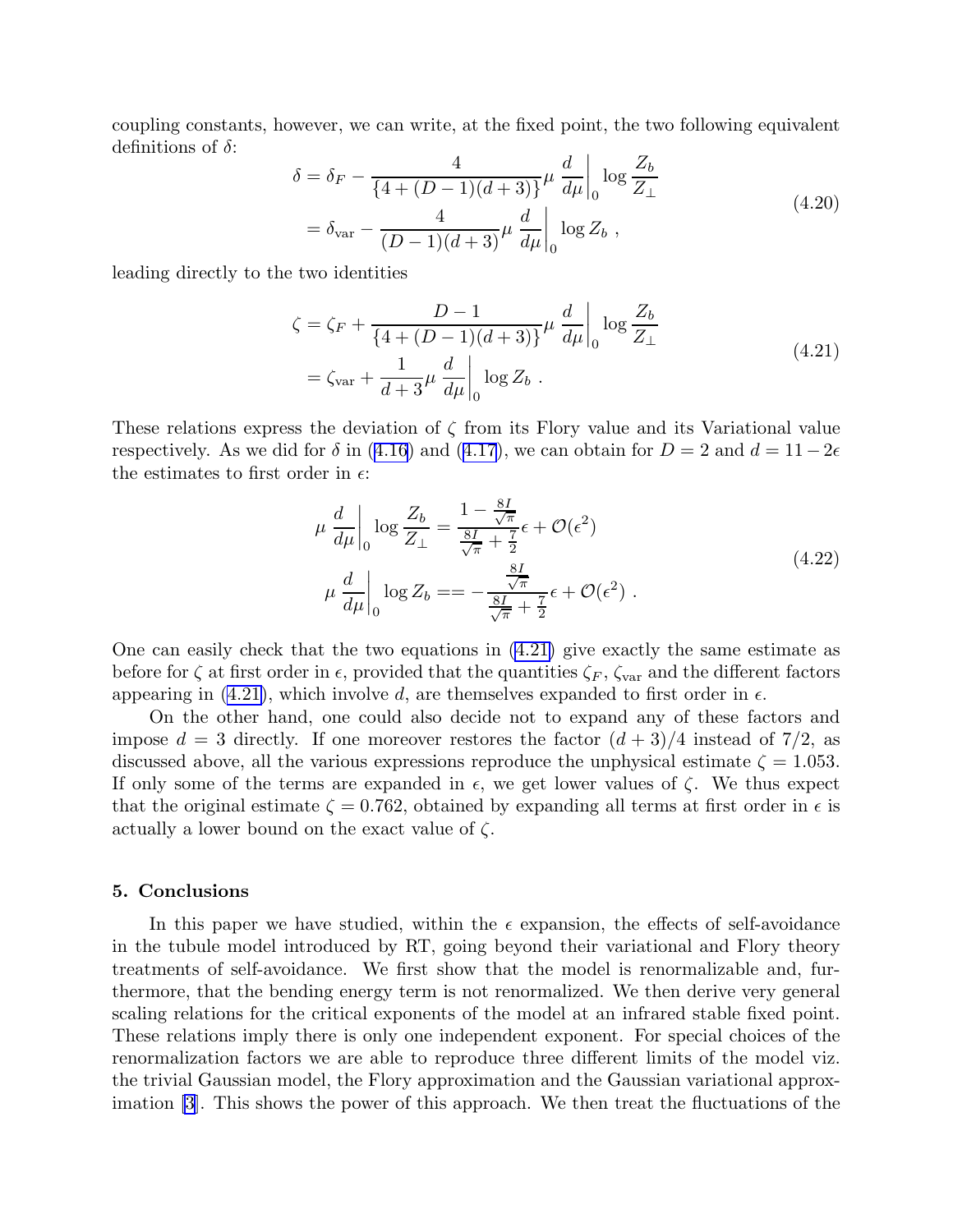model to one-loop in the self-avoiding parameter in an  $\epsilon$  expansion about the upper critical dimension. This yields predictions for all the critical exponents to first order in  $\epsilon$ .

One should notice that our results have been obtained for an infinitely large membrane. For a finite membrane with extension  $L_y$  in the y-direction and  $L_{\perp}$  in the transverse direction, finite size scaling laws can be derived in the above renormalization group framework[[3\]](#page-19-0). Due to the anisotropic nature of the tubular phase, however, there are many different scaling regimes, depending in particular on the relative scaling of  $L_y$  and  $L_{\perp}$ .

Finally, let us stress that the above analysis of renormalizability does not depend on the precise form of the Gaussian elastic term in the  $y$ -direction. One could imagine replacing the bending energy term by a tension term  $(\partial_y \vec{h})^2$ , describing for instance a tubule under longitudinal tension. The theory would then also be renormalizable in an  $\epsilon = 2D-1-(d-1)(2-D)/2$  expansion, with again no renormalization of this tension term and only one independent exponent in the theory. In this case, however, the calculation cannot be performed at  $D = 2$  directly where the upper critical dimension is infinite. As for self-avoiding isotropic membranes, a complete study of the problem for  $D < 2$  is required.

After this paper was completed we were informed by RT that the Hamiltonian Eq. [\(2.1](#page-3-0)) is not sufficient for a complete description of polymerized tubules in d=3. RT argued that a more involved Hamiltonian, including the anharmonic elastic terms of RT Eq. (5), in addition to the self-avoiding interaction, is needed. Since the present paper is rigorous and self-consistent we feel that it nevertheless makes a vital contribution to our present understanding of tubules. The analysis of the fuller model suggested by the remarks above presents a very definite challenge — to our knowledge there does not exist in the literature any proper renormalization group treatment of a theory with both nonlinear elasticity and two-body self-avoidance.

# Acknowledgments

We thank Leo Radzihovsky for very helpful discussions. The research of M.B. was supported by the Department of Energy, USA, under contract  $N^{\circ}$  DE-FG02-85ER40237. We thank François David and Marco Falcioni for a critical reading of the manuscript.